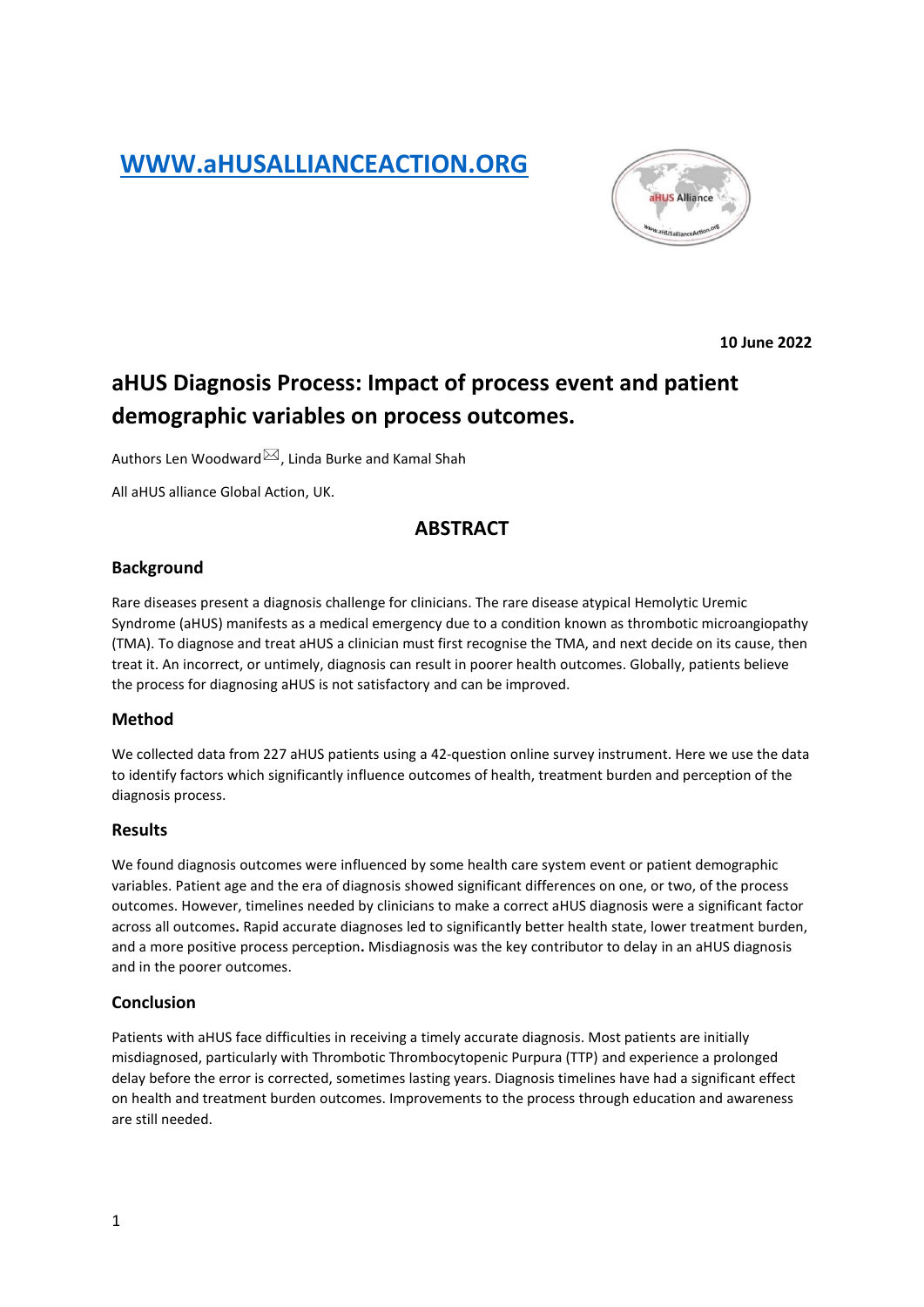#### **Key learning points**

- **Diagnosis of aHUS is significantly prolonged by misdiagnosis**
- **Almost two thirds of aHUS patients are misdiagnosed**
- **13% of patients, mainly female adults, remain misdiagnosed for more than a year**
- **A TTP diagnosis is the most common diagnosis error**
- **Misdiagnosis impacts adversely on health, treatment burden and patient anxiety/confidence perception outcomes**

# **Introduction**

Rare diseases are difficult to diagnose<sup>1</sup> and atypical Hemolytic Uremic Syndrome (aHUS) is a rare disease by any definition of the term rare disease.<sup>2,3,4,5,6</sup> It is caused by dysregulation of an intrinsic part of the innate immune system called Complement.<sup>7</sup> aHUS mostly presents as a medical emergency due to the manifestation of a thrombotic microangiopathy, or TMA. aHUS is a rare cause of a TMA, and its diagnosis is arrived at by first excluding other TMA causes.<sup>8</sup> A TMA is characterised by low platelet levels, microangiopathic hemolytic anaemia and damage to at least one organ.<sup>9</sup> Most causes of TMA are identified within 7 days or less of presentation.<sup>10</sup> However less than half of aHUS patients are diagnosed in that time and many aHUS patients are misdiagnosed.<sup>11</sup> Diagnostic error of aHUS, whether incorrect or untimely, can potentially result in worse health and treatment outcomes.<sup>12</sup> Clinicians and patients believe that the aHUS diagnosis process can be improved.<sup>13</sup>

The complexities of health outcome improvement are challenging.<sup>14</sup> Models exist for disease specific patient expectations of health care, and patients generally describe their expectations in terms of health outcomes, individual clinicians and the health care systems.<sup>15</sup> As far as is known no specific model exists for aHUS.

In their research agenda aHUS patients identified that there could be a point in the diagnosis process where delay by clinicians in making a diagnosis and administering effective treatment would have catastrophic consequences to the health outcomes.<sup>16</sup> By inference they also recognise that non-catastrophic process outcomes are also attainable resulting in better health and also lower treatment burden. Clinically It has been hypothesised that early effective treatment and a younger age are suggestive of less renal damage at treatment initiation and, therefore, with greater potential for recovery of kidney function; and that renal outcomes are better for patients being treated rapidly (up to 7 days) after an aHUS presentation, than for those treated late. 17

Patient organisations are increasingly undertaking research to understand the diagnosis process for their disease.<sup>18</sup> aHUS alliance Global Action, an incorporated patient advocacy charity, has undertaken a survey of global aHUS patients' experience of the aHUS diagnosis process and results have been reported.<sup>11,19.20</sup>

In this report of aHUS patients' real-world experiences, a drill down has been conducted into process events and patient demographic variables to determine what factors have positively, or negatively, influenced process outcomes and how significant they have been.

# **Method**

An online questionnaire, using a six section SurveyMonkey instrument comprised of 42 questions, was employed to gauge experience and perception of the aHUS diagnosis process. Participants were either patients themselves, or their care giver responding on behalf of the patient. The survey questionnaire was launched on 25 November 2020 and remained open until 19 January 2021.<sup>21</sup> The website page with access to the online questionnaire had 654 views during the time that it was open, yielding 227 participants, i.e., a response rate of 35% from all page views.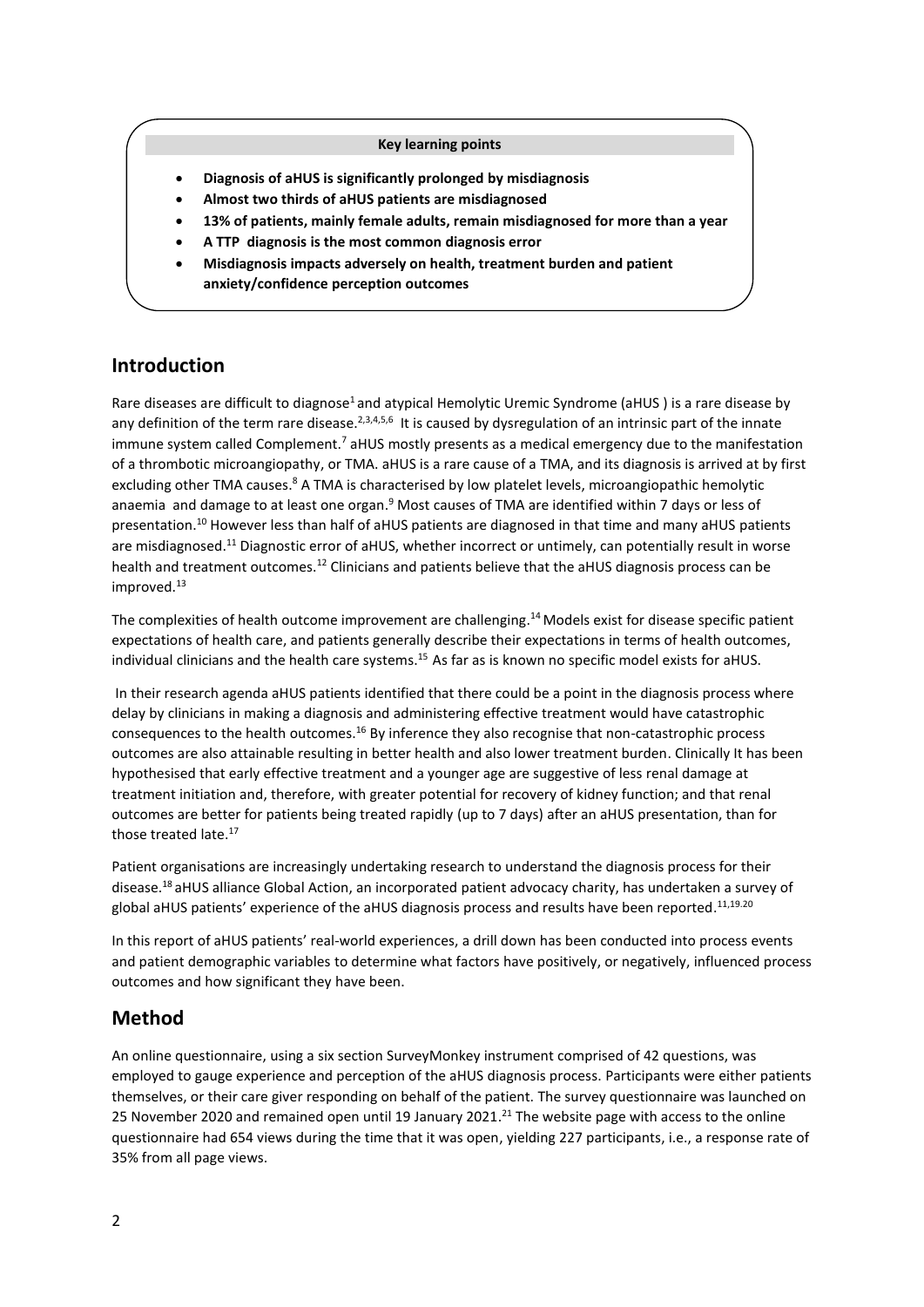The questionnaire was structured around the steps in a clinical diagnosis process model conceptualised by the USA Institute of Medicine Committee on Diagnostic Error in Health Care. <sup>22</sup> These included the process steps from first experiencing a health problem, seeking medical advice, escalating to specialist care, developing a working diagnosis, gaining a correct aHUS diagnosis and the resulting treatment given and outcomes. Our questions and format did not seek personal details of patients, their hospitals, or their treating clinicians. Patients were not asked about any interim treatments received during their care before an aHUS diagnosis. The diagnostic process is rarely linear and can involve several sequences of iterative loops, which to have captured fully would make any questionnaire unwieldy. Our concise questionnaire design, therefore, presents the broader experience to provide more insight with succinct clarity.

Using the data acquired, indices have been constructed for outcomes of current health state, current treatment burden and process perception. Each index was derived from weighting the range of reported results from the best to worst outcomes. For the current health state index (HSI) the EQ-5D levels from Excellent-score of 5, down to Very Poor- score of 1, were used.<sup>23</sup> Treatment burden is the effort required from patients to look after their health and the impact this has on their functioning and wellbeing.<sup>24</sup> A simple index was constructed for the study to measure current treatment burden utilising the following rating scale: no treatment remission- score of 5, complement inhibitor only- score of 4, kidney transplant without complement inhibitor- score of 3, kidney transplant with complement inhibitor- score of 2 and dialysis- score of 1. The perception index ( PI) was based on most favourable opinion, with score of 4, to most unfavourable opinion scoring 1, as related to the difficulty of a diagnosis and any resulting anxiety/loss of confidence. The aggregate scores for each variable were divided by the number of patients reporting to produce an average index.

Indices were calculated for each of the key clinical process events and patient demographics for each outcome. Clinical process event and demographic ariables included are shown in Fig 1 below. For each outcome, variables are shown in descending order from best to worst outcome. A simple chi square test at *p value p = .05* was also undertaken for each variable to gauge its level of significance. An overall index has been included in each table to delineate the variables which influenced outcomes more positively or negatively.

| <b>Process Events</b>                            | <b>Patient demographics</b>      |  |  |  |  |
|--------------------------------------------------|----------------------------------|--|--|--|--|
| Care status at time of aHUS onset                | Gender                           |  |  |  |  |
| Delay in escalation to specialist care           | Age                              |  |  |  |  |
| Clinical condition on arrival in specialist care | Continental region               |  |  |  |  |
| Specialism of treating clinician                 | Era of diagnosis                 |  |  |  |  |
| Having a kidney failure symptom                  | Family history of aHUS           |  |  |  |  |
| Health state at time of diagnosis                | Confirmed genetic susceptibility |  |  |  |  |
| Current health state                             |                                  |  |  |  |  |
| <b>Current treatment</b>                         |                                  |  |  |  |  |
| <b>Timelines</b>                                 |                                  |  |  |  |  |

#### **Fig. 1 Process events and patient demographic variables**

With no access to patients' medical records, this study is reliant on recollected self or proxy reporting of timelines and events experienced by patients. Responses to most questions are retrospective and demanding best recall of events experienced and felt by the respondents and bias can result. In such an approach it is likely that some events may not be reported, and timelines may differ.<sup>25</sup> The questionnaire was designed to help participants recall variables such as symptoms, tests, treating physicians and health organisation levels but also allowed free form comments for individual's specific recollections.

Bias may also result from the way in which patients participated in the study.<sup>26</sup> Although participants were unselected volunteers, they were from those who were connected in some way with the organisation and website of the aHUS alliance Global Action, either directly or via international aHUS patient social networks that interface with the website. A high proportion of North American respondents, as well as a higher ratio of female patients, may have participated as a result. The experiences and perceptions of this group of study respondents may be more reflective of the developed world and a female patient viewpoint.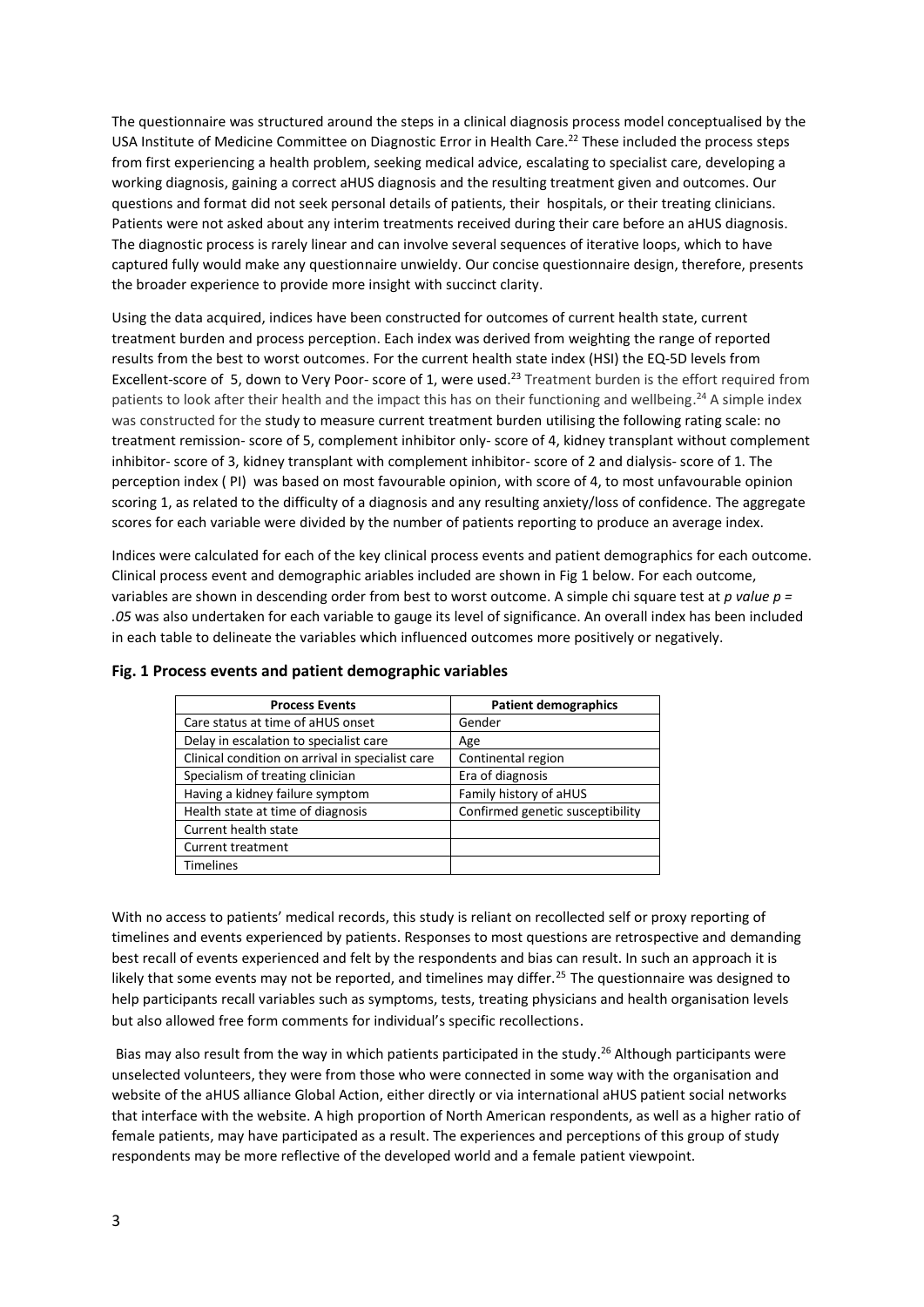# **Results**

The three high-level outcomes of the aHUS diagnosis process are, the patients' current health state, the ongoing treatment burden and the patients' perception of the process.

# **Current Health State**

Table 1 shows the reported current self-declared health state at the time of participation in the study and prior to illness using a version of the EQ-5D instrument. Eighty seven percent of patients reported their current health being "Good to Excellent". The overall health state index (HSI) reveals a current health outcome of 3.43/5 which was less than the overall HSI of 3.81/5 that patients reported prior to illness. Infants report a fall in HSI from 3.94/5 prior to illness to 3.61/5 and older children report a slight improvement from 3.69/5 to 3.81/5. The outcome HSI of 3.23/5 reported by adults was much less than was reported pre-illness, i.e., a HSI of 3.82/5.Two adult male patients had died following diagnosis.

|                     | At time of study participation |       | <b>Prior to illness</b> |            |       |  |  |
|---------------------|--------------------------------|-------|-------------------------|------------|-------|--|--|
| Health state:       | No                             | %     | <b>Health state:</b>    | No         | %     |  |  |
| <b>Excellent</b>    | 25                             | 11.01 | <b>Excellent</b>        | 72         | 31.71 |  |  |
| <b>Very Good</b>    | 77                             | 33.92 | <b>Very Good</b>        | 78         | 34.36 |  |  |
| Good                | 96                             | 42.29 | Good                    | 51         | 22.46 |  |  |
| Poor                | 23                             | 10.13 | Poor                    | 30         | 13.21 |  |  |
| <b>Very Poor</b>    | 4                              | 1.76  | <b>Very Poor</b>        | 11         | 4.84  |  |  |
| <b>Deceased</b>     | $\overline{2}$                 | 0     | <b>Deceased</b>         | 0          | 0     |  |  |
| Total               | 227                            | 100   | Total                   | 227        | 100   |  |  |
|                     | <b>HSI</b>                     |       |                         | <b>HSI</b> |       |  |  |
| All                 | 3.43                           |       | All                     | 3.81       |       |  |  |
| Infants (36)        | 3.61                           |       | Infants (36)            | 3.94       |       |  |  |
| Older children (42) | 3.81                           |       | Older children (42)     | 3.69       |       |  |  |
| <b>Adults (149)</b> | 3.23                           |       | <b>Adults (149)</b>     | 3.82       |       |  |  |

| Table 1 Patients self-declared health state at time of participation in study and prior to illness |  |
|----------------------------------------------------------------------------------------------------|--|
|----------------------------------------------------------------------------------------------------|--|

# **Current health state- influencing variables**

#### **Clinical Process Event Variables**

In Table 1.1, the HSIs of key clinical process event variables are presented in descending order from highest health state to lowest around the overall average.

A rapid diagnosis **timeline**\*, i.e., 7 days or less, or moderate timeline i.e., 8 to 31 days diagnosis had the highest positive influence on current health with HSIs of 3.66/5 and 3.57/5 respectively. Conversely a prolonged diagnosis timeline resulted in a significantly low HSI at 2.92/5 *(p value .0001 , p <.05*).

Patients with an ongoing treatment status as on dialysis reported the significantly lowest HSI, 2.62/5 (*p value .0001, p <.05*). A significantly low HSI result, 3.0/5 (*p value ,0008, p< .05)*. was also reported by the few patients currently treated with a kidney transplant without a complement inhibitor.

HSIs relating to clinical **condition\*** on arrival in specialist care, the profession of the treating **specialist**\*, and **care status**\* at time of aHUS onset varied but with no significant differences.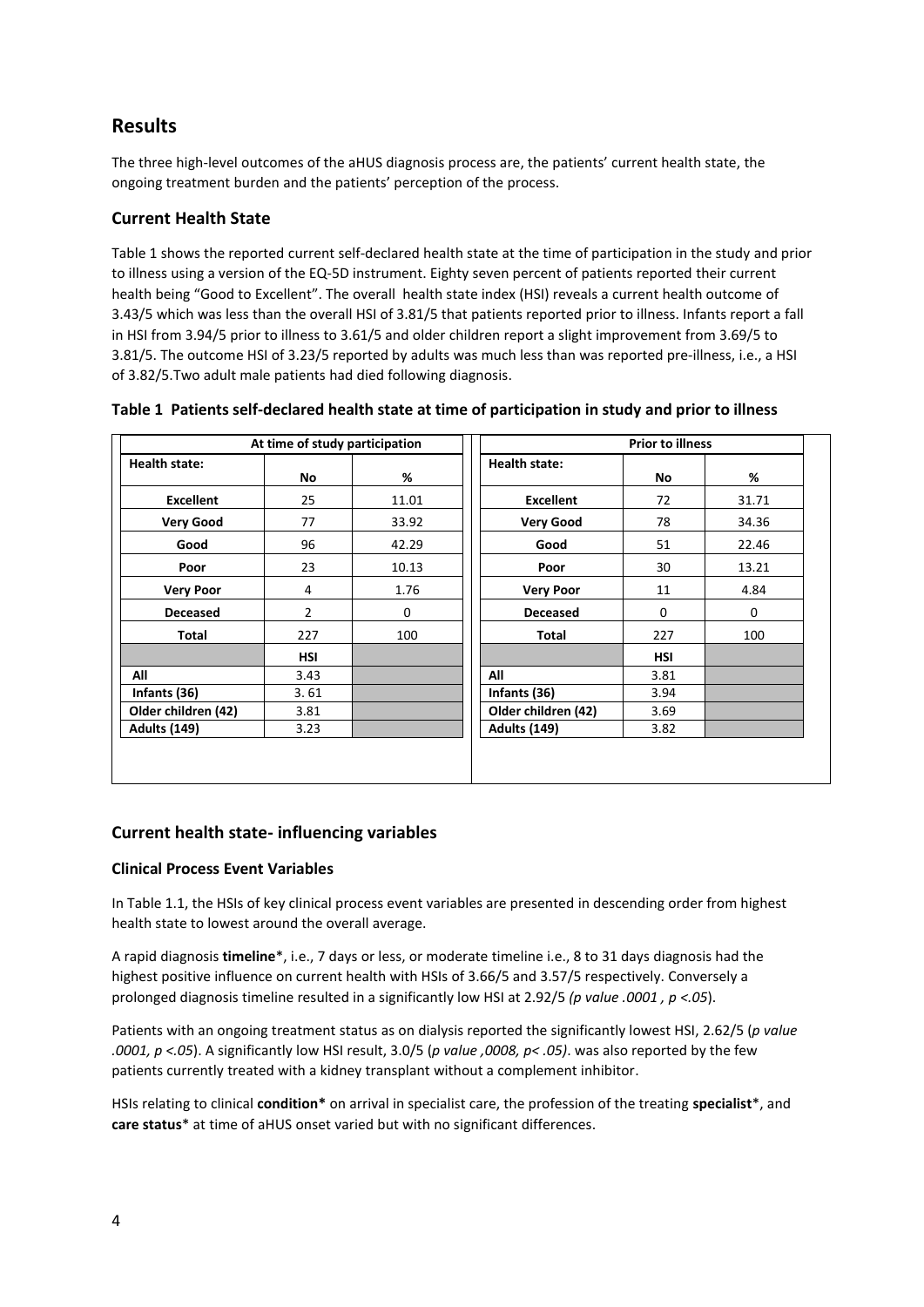|                   |                           | <b>Excellent</b> | <b>Very Good</b> | Good | Poor     | <b>Very Poor</b> |            |           |
|-------------------|---------------------------|------------------|------------------|------|----------|------------------|------------|-----------|
| Event             |                           |                  |                  |      |          |                  |            | p-value   |
| Category          | <b>Specific variables</b> | No.              | No.              | No.  | No.      | No.              | <b>HSI</b> | $p = .05$ |
| <b>Timeline</b>   | 1-7 days                  | 19               | 39               | 43   | 6        | 0                | 3.66       | .0692     |
| <b>Timeline</b>   | $8-31$ days               | 4                | 27               | 17   | 5        | $\Omega$         | 3.57       | .1207     |
| <b>Condition</b>  | <b>Critical</b>           | 7                | 29               | 29   | 4        | 0                | 3.57       | .4278     |
| <b>Specialist</b> | Haematologist             | $\overline{2}$   | 15               | 16   | 1        | $\Omega$         | 3.53       | .3630     |
| <b>Treatment</b>  | <b>None</b>               | 5                | 18               | 23   | 3        | $\Omega$         | 3.51       | .7333     |
| <b>Specialist</b> | Nephrologist              | 13               | 28               | 40   | 8        | $\mathbf{1}$     | 3.49       | .8083     |
| Condition         | Other                     | 13               | 29               | 32   | 10       | $\overline{2}$   | 3.48       | .7064     |
| <b>Treatment</b>  | <b>CI</b>                 | 18               | 42               | 52   | 11       | 3                | 3.48       | .7795     |
| Care status       | Not in care               | 25               | 68               | 89   | 20       | 4                | 3.44       | .9839     |
| <b>Specialist</b> | Oncol/Ped                 | 0                | 3                | 4    | $\Omega$ | 0                | 3.43       | .7148     |
| Overall           | Overall                   | 25               | 77               | 96   | 23       | 4                | 3.43       | 1.000     |
| <b>Treatment</b>  | Ktx+                      | $\overline{2}$   | 12               | 16   | 1        | 1                | 3.41       | .5432     |
| Care status       | In care                   | $\Omega$         | 9                | 7    | 3        | $\Omega$         | 3.32       | .3879     |
| <b>Condition</b>  | Life threatening          | 5                | 19               | 35   | 9        | $\overline{2}$   | 3.23       | .4289     |
| <b>Specialist</b> | <b>MDT</b>                | 9                | 30               | 32   | 14       | 4                | 3.29       | .1179     |
| <b>Treatment</b>  | Ktx -                     | $\Omega$         | $\overline{2}$   | 1    | $\Omega$ | 1                | 3.00       | .0088     |
| <b>Timeline</b>   | Over 31 days              | $\overline{2}$   | 11               | 36   | 12       | 4                | 2.92       | .0001     |
| <b>Treatment</b>  | <b>Dialysis</b>           | $\mathbf 0$      | $\overline{2}$   | 4    | 7        | 0                | 2.62       | .0001     |

**Table 1.1 Impact of key process events on current health state outcome**

\*Categories: Timeline – time to diagnosis in specialist care, Condition – clinical condition on arrival in specialist care, Specialist- specialism of treating clinician, Care status- care at time of aHUS onset, Treatment – current treatment burden.

#### **Patient Demographic Variables**

Of the patient demographic variables that are reported in Table 1.2, only **age** showed markedly different influences. Under 18-year-old patients reported a significantly high HSI at 3.72/5 ( *p value .0184, p < .05)* and older adults (45 years or more) report the worst health state 3.11/5, although not significantly *(p value .0567, p >..05*).

**Gender, region**, **era** of diagnosis, or having a genetic **variant** susceptibility were not significantly different. Even knowledge of a family **history** of aHUS made no significant difference. Patients without a family history of aHUS reported a higher HSI than those who knew. The latter may be the result of several long-term misdiagnosed patients becoming aware of other family members to trigger a reappraisal of a misdiagnosis.

**Table 1.2 Impact of patient demographics on current heath state outcomes**

|                |                          | <b>Excellent</b> | <b>Very Good</b> | Good | Poor           | <b>Very Poor</b> |            |           |
|----------------|--------------------------|------------------|------------------|------|----------------|------------------|------------|-----------|
| Demographic    | <b>Specific Variable</b> |                  |                  |      |                |                  |            | p-value   |
| Category       |                          | No.              | No.              | No.  | No.            | No.              | <b>HSI</b> | $p = .05$ |
| Age            | Older children           | 10               | 16               | 14   | 2              | 0                | 3.81       | .0584     |
| Age            | All <18 years            | 16               | 31               | 26   | 3              | 2                | 3.72       | .0184     |
| Age            | <b>Infants</b>           | 6                | 15               | 12   | 1              | $\overline{2}$   | 3.61       | .1276     |
| Gender         | Male                     | 7                | 25               | 24   | 9              | 2                | 3.51       | .0541     |
| Region         | Europe                   | 6                | 22               | 23   | $\overline{7}$ | 0                | 3.47       | .8066     |
| Era            | Pre 2011                 | 5                | 11               | 16   | 4              | 0                | 3.47       | .8965     |
| Variant        | <b>Yes</b>               | 20               | 60               | 66   | 18             | $\overline{2}$   | 3.47       | .9084     |
| Gender         | Female                   | 18               | 52               | 70   | 14             | 2                | 3.45       | .9522     |
| Era            | 2011-2015                | 6                | 23               | 24   | 6              | 1                | 3.45       | .9764     |
| <b>History</b> | <b>None</b>              | 22               | 72               | 89   | 18             | 3                | 3.45       | .9595     |
| Overall        | Overall                  | 25               | 77               | 96   | 23             | 4                | 3.43       | 1.000     |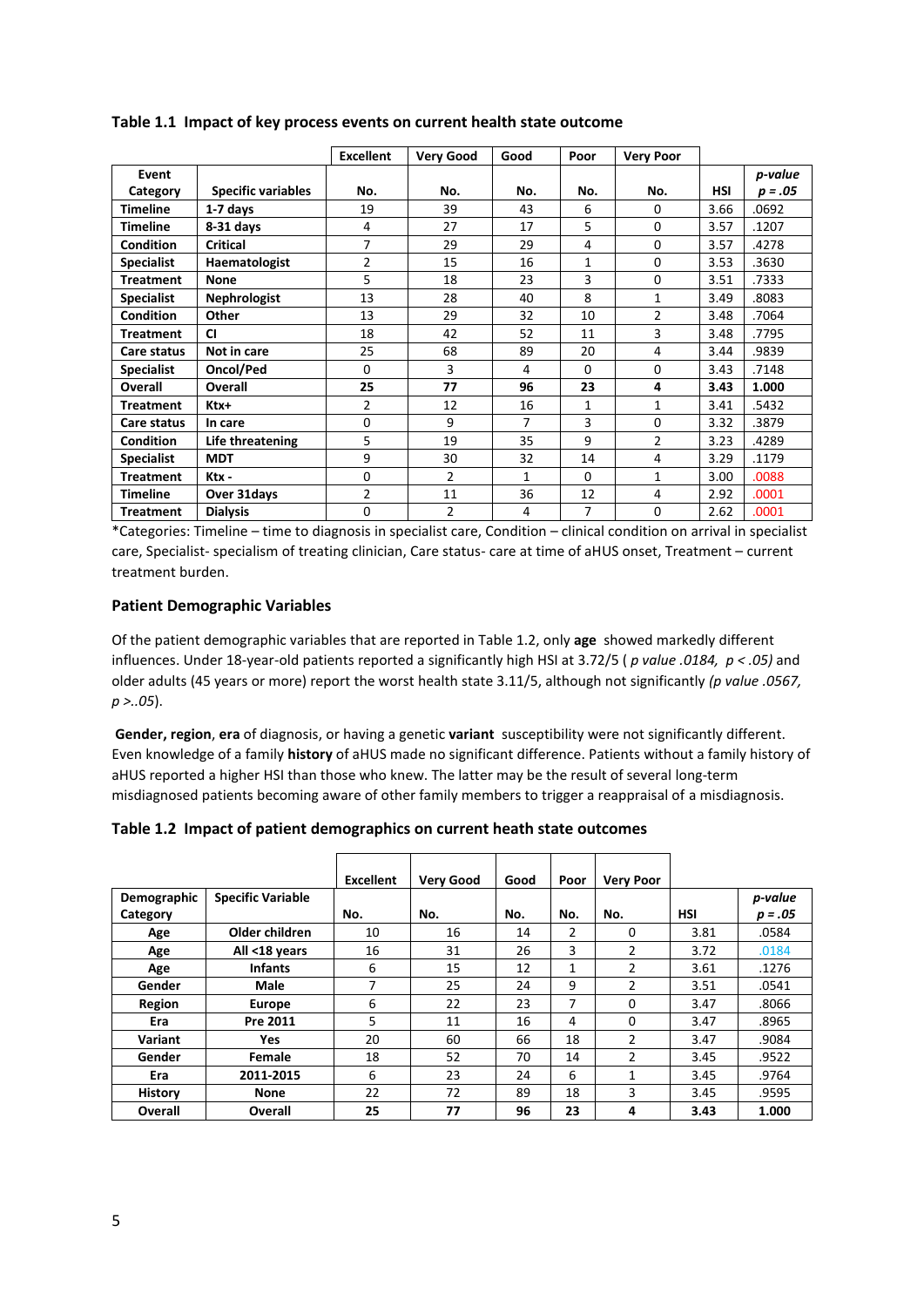#### **Table 1.2 Continued**

| Demographic    | <b>Specific Variable</b> |     |     |     |     |          |            | p-value   |
|----------------|--------------------------|-----|-----|-----|-----|----------|------------|-----------|
| Category       |                          | No. | No. | No. | No. | No.      | <b>HSI</b> | $p = .05$ |
| Region         | <b>North Americas</b>    | 19  | 43  | 61  | 14  | 4        | 3.42       | .7000     |
| Era            | Post 2015                | 14  | 43  | 56  | 13  | 3        | 3.40       | .9914     |
| Region         | <b>Rest of World#</b>    | O   | 12  | 12  | 2   | 0        | 3.38       | .3229     |
| Variant        | No                       | 5   | 17  | 29  | 5   |          | 3.31       | .6411     |
| Age            | Young adults             |     | 37  | 48  | 13  | 4        | 3.28       | .3182     |
| Age            | All 18 year or >         | 9   | 44  | 70  | 20  | 4        | 3.23       | .1203     |
| <b>History</b> | Not known                |     | 2   | 4   | 2   | $\Omega$ | 3.22       | .7700     |
| <b>History</b> | <b>Known</b>             | ኀ   | 3   | 3   | 3   |          | 3.17       | .1372     |
| Age            | Older adults             |     | 7   | 22  | ⇁   | O        | 3.11       | .0567     |

\*Categories : Age- at time of diagnosis, Gender- Male female or other, Region- Continent, Era- when diagnosis made, Variant- confirmed predisposing Complement mutation, History- Family history of aHUS # Africa-2, Asia-10, Oceania-12, South Ameica-2.

## **Current Treatment Burden**

Table 2 shows the current treatments reported by patients at the time of participation in the study. The treatments are limited to those needed to control complement activity and/or for renal replacement therapy for those who have suffered renal failure as a consequence of aHUS. Other treatments for comorbidities, such as high blood pressure or immunosuppressants for transplants were not asked for in the study questionnaire.

The majority of patients (70%) reported being treated with a complement inhibitor, i.e., eculizumab or another complement inhibitor drug in trial. For four in five of those patients a complement inhibitor was their only treatment; for the remainder the complement inhibitor was being used to support a kidney transplant. Most transplant patients were adults. Four transplant patients were not receiving a complement inhibitor, one of the four had a combined liver kidney transplant. Six per cent of patients were on dialysis and two patients had died following diagnosis.

The overall treatment burden index (TBI) reported by patients was 3.74/5. Patients under 18 years old were found to have a lower treatment burden, with a TBI at 4.06/5, than adult patients, TBI 3.57/5.

| <b>Treatment</b>                            | All  | %                        | Under 18 years | %                        | Over 18 years | %   |
|---------------------------------------------|------|--------------------------|----------------|--------------------------|---------------|-----|
| No treatment - in remission                 | 49   | 22                       | 23             | 30                       | 26            | 17  |
| <b>Complement inhibitor</b>                 | 126  | 56                       | 46             | 59                       | 80            | 54  |
| Transplant without complement inhibitor     | 4    | 1                        | 1              | 1                        | 3             | 2   |
| <b>Transplant with complement inhibitor</b> | 32   | 14                       |                | 9                        | 25            | 17  |
| <b>On Dialysis</b>                          | 13   | 6                        |                | 1                        | 12            | 8   |
| <b>Deceased</b>                             | 2    | $\mathbf{1}$             |                | $\overline{\phantom{0}}$ | 2             | 1   |
| No reply                                    | 1    | $\overline{\phantom{a}}$ |                | ۰                        | 1             | 1   |
| Total                                       | 227  | 100                      | 78             | 100                      | 149           | 100 |
| <b>Treatment Burden</b>                     | 3.74 |                          | 4.06           |                          | 3.57          |     |

#### **Table 2 – Treatment burden current at time of participation in study**

#### **Current treatment burden- influencing variables**

#### **Clinical Process Event Variables**

In table 2.1, events in the diagnosis process are presented in descending order of TBI from least burdensome treatment to the most burdensome.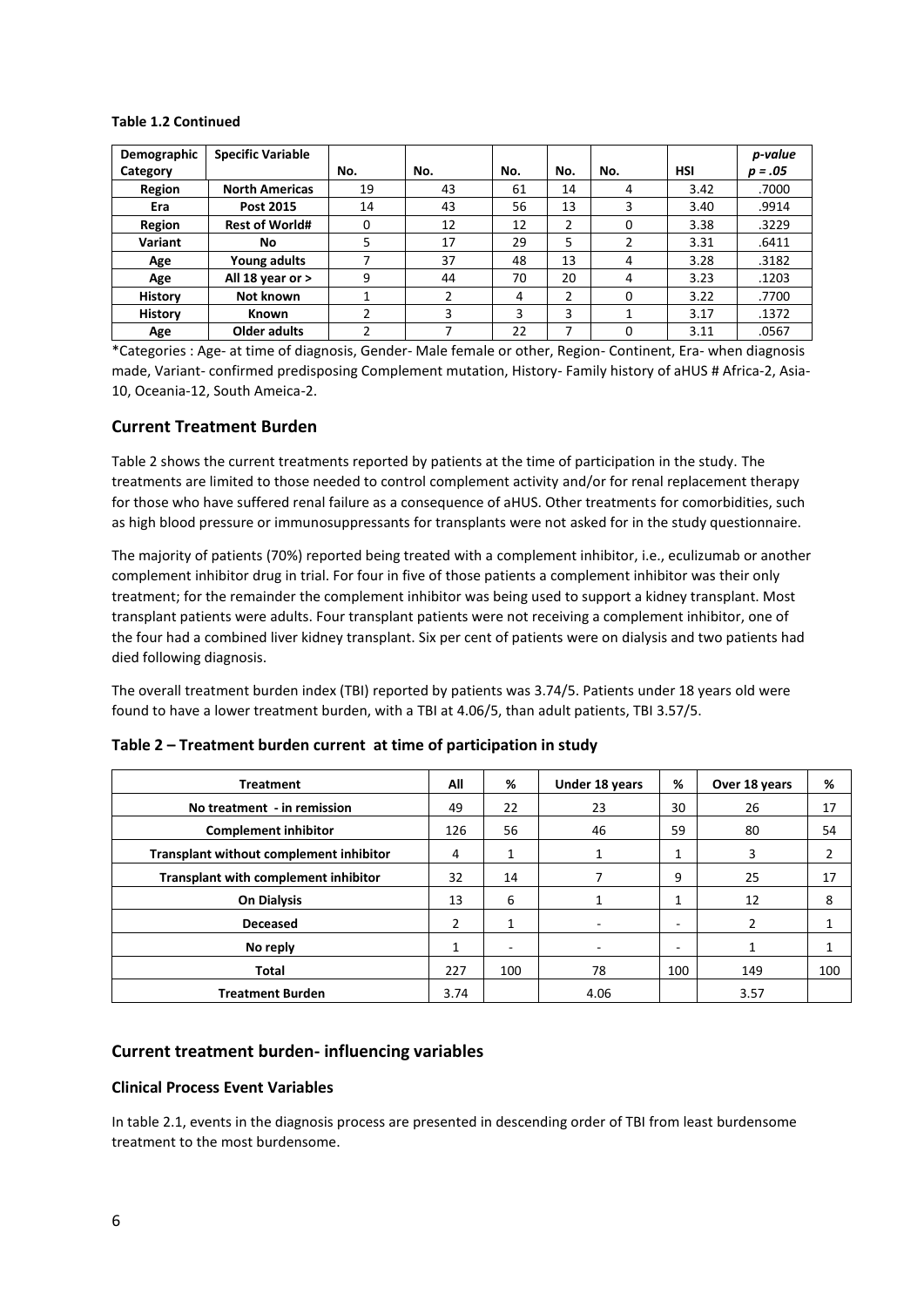Patients receiving the most rapid diagnosis in 7 days or less reported a significantly lower treatment burden TBI, 4.01/5 (*p value .*0469 *, p < .05) .* Whereas those with a prolonged diagnosis timeline reported a significantly higher treatment burden, a TBI of 3.36/5 (*p value .0004, p < .05*)

Current health made a difference to TBI outcomes. Those in very poor and poor health reporting high treatment burdens with TBIs of 3.55/5 and 3.14/5 respectively, the latter being significantly higher ( *p value .0128, p < .05), w*hereas those in excellent health reported the lowest treatment burden, TBI 4.04/5

The other variables clinical condition on arrival in specialist care, health state at **diagnosis**, treating specialist, or being in care at onset for another condition varied but not significantly.

|                   |                          | <b>Remission</b> | $Cl^*$       | $KTx** -CI$    | $KTx + CI$     | <b>Dialysis</b> |          |           |
|-------------------|--------------------------|------------------|--------------|----------------|----------------|-----------------|----------|-----------|
| Event             |                          |                  |              |                |                |                 |          | p-value   |
| Category          | <b>Specific variable</b> | No.              | No.          | No,            | No.            | No.             | TBI***   | $p = .05$ |
| <b>Diagnosis</b>  | <b>Very Good</b>         | $\overline{2}$   | $\mathbf{1}$ | 0              | $\Omega$       | 0               | 4.66     |           |
| <b>Health</b>     | <b>Excellent</b>         | 5                | 18           | $\Omega$       | $\overline{2}$ | 0               | 4.04     | .4435     |
| <b>Timeline</b>   | 1-7 days                 | 24               | 72           | $\overline{2}$ | 6              | 3               | 4.01     | .0469     |
| <b>Specialist</b> | Oncologist/Ped.***       | $\mathbf{1}$     | 6            | 0              | $\mathbf{1}$   | 0               | 3.88     | .8360     |
| <b>Specialist</b> | <b>MDT****</b>           | 22               | 51           | $\mathbf{1}$   | 8              | 6               | 3.85     | .6509     |
| <b>Condition</b>  | <b>Critical</b>          | 14               | 43           | 3              | 8              | $\overline{2}$  | 3.84     | .3615     |
| <b>Health</b>     | <b>Very Good</b>         | 18               | 42           | $\overline{3}$ | 12             | $\overline{2}$  | 3.81     | .4787     |
| <b>Specialist</b> | Haematologist            | 8                | 19           | 0              | 6              | 1               | 3.79     | .8443     |
| Health            | Good                     | 22               | 53           | $\mathbf{1}$   | 16             | 4               | 3.76     | .8801     |
| <b>Diagnosis</b>  | Poor                     | 11               | 31           | $\mathbf{1}$   | $\overline{7}$ | 3               | 3.75     | .9981     |
| Condition         | other                    | 22               | 44           | 0              | 10             | 8               | 3.74     | .3111     |
| Care status       | In care                  | 4                | 10           | 1              | 4              | 0               | 3.74     | .5497     |
| Care status       | Not in care              | 45               | 116          | 3              | 28             | 13              | 3.74     | .9005     |
| Overall           | Overall                  | 49               | 126          | 4              | 32             | 13              | 3.74     | 1.0000    |
| <b>Diagnosis</b>  | <b>Very Poor</b>         | 32               | 89           | 3              | 24             | 8               | 3.72     | .9807     |
| <b>Diagnosis</b>  | Good                     | 4                | 5            | $\Omega$       | $\mathbf{1}$   | $\overline{2}$  | 3.67     | .3892     |
| <b>Timeline</b>   | $8-31$ days              | 9                | 31           | 1              | 5              | 5               | 3.67     | .6030     |
| <b>Condition</b>  | Life threatening         | 13               | 39           | $\mathbf{1}$   | 14             | 3               | 3.64     | .6842     |
| <b>Specialist</b> | <b>Nephrologist</b>      | 17               | 48           | 3              | 17             | 6               | 3.58     | .5387     |
| <b>Health</b>     | <b>Very Poor</b>         | $\Omega$         | 3            | 0              | $\mathbf{1}$   | 0               | 3.55     | .7814     |
| <b>Timeline</b>   | Over 31 days             | 16               | 23           | 1              | 21             | 5               | 3.36     | .0004     |
| Health            | Poor                     | 4                | 10           | 0              | $\mathbf{1}$   | 7               | 3.14     | .0001     |
| <b>Diagnosis</b>  | <b>Excellent</b>         | $\Omega$         | $\Omega$     | 0              | 0              | 0               | $\Omega$ |           |

**Table 2.1 Process events impact on current treatment burden**.

\*CI -Complement Inhibitor, \*\*KTx- Kidney Transplant , \*\*\*Ped-Pediatrician, \*\*\*\*MDT – Multi Disciplinary Team

#### **Patient Demographic Variables**

Table 2.2 shows patient characteristics that could impact on treatment burden outcome. Gender, genetic variant susceptibility, family history and continental region made no significant difference.

There was a significant difference in treatment burdens between era when diagnosis was made. Patients diagnosed prior 2011 report the highest treatment burden TBI, 3.11/5 *(p value .0012 , p < .05)* whereas those diagnosed post 2015 report a significantly low treatment burden 4.01/5 (*p value .0381, p < .05*). Although not significant, patients diagnosed in the period 2011 to 2015 also reported a higher treatment burden due the higher proportion of patients with a kidney transplant following eculizumab becoming more accessible and a transplant catch up for dialysis patients held back because transplants were not advocated without eculizumab support.

Patients under 18 years old reported the lowest treatment burden with TBIs of 4.12/5 and 4.03/5 for infants and older children respectively.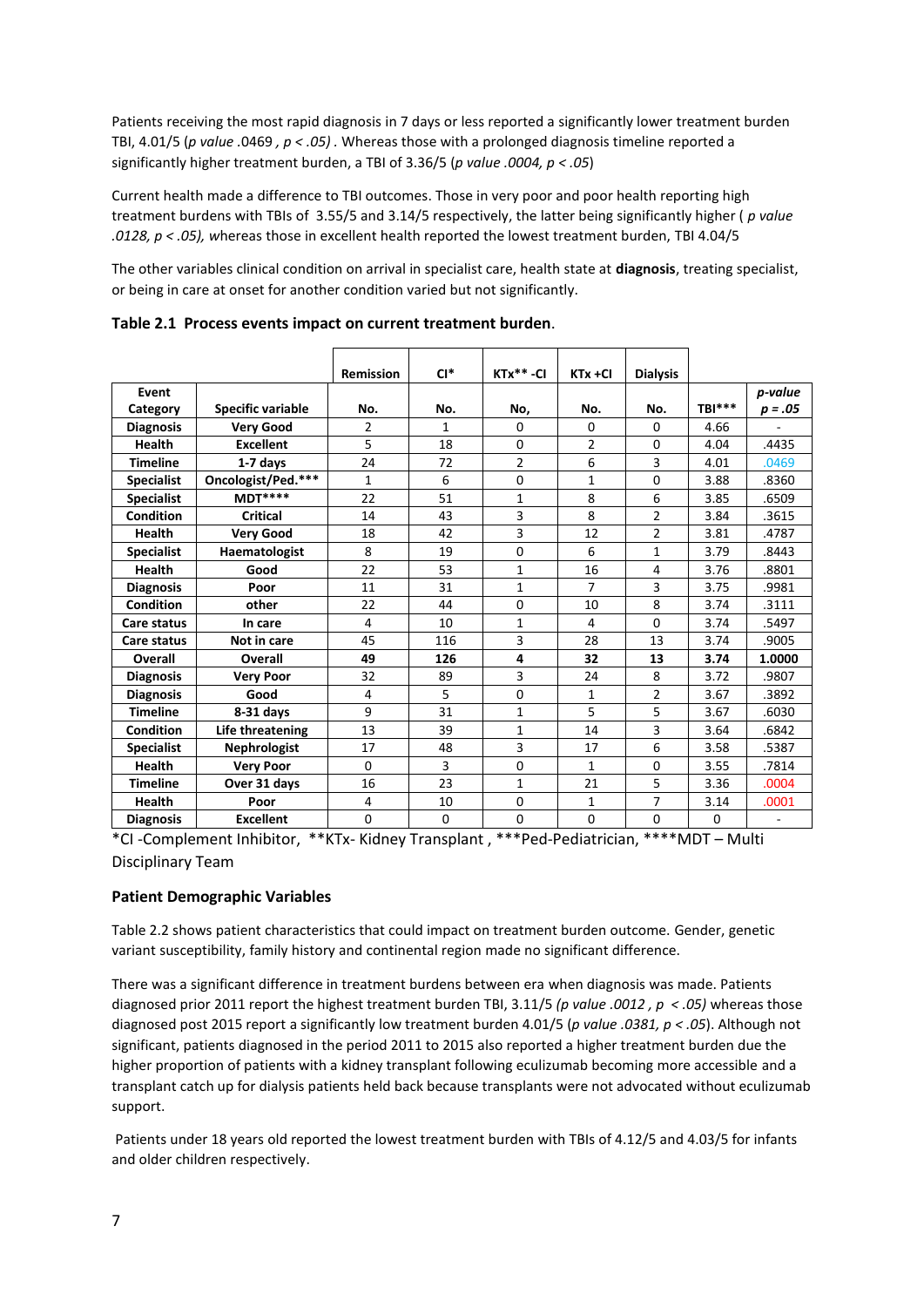|                |                          | <b>Remission</b> | $Cl^*$   | $KTx**$<br>-CI | <b>KTx</b><br>+Cl | <b>Dialysis</b> |            |           |
|----------------|--------------------------|------------------|----------|----------------|-------------------|-----------------|------------|-----------|
| Demographic    |                          |                  |          |                |                   |                 |            | p-value   |
| Category       | <b>Specific Variable</b> | No.              | No.      | No.            | No.               | No.             | <b>TBI</b> | $p = .05$ |
| Age            | Older children           | 12               | 26       | 1              | 3                 | $\Omega$        | 4.12       | .2715     |
| Age            | <b>Infants</b>           | 11               | 20       | $\mathbf{1}$   | 3                 | $\mathbf{1}$    | 4.03       | .5743     |
| Era            | Post 2015                | 34               | 80       | 1              | 7                 | 6               | 4.01       | .0381     |
| Variant        | <b>No</b>                | 11               | 40       | $\Omega$       | 4                 | 3               | 3.90       | .2689     |
| Region         | <b>Europe</b>            | 21               | 23       | 1              | 10                | 3               | 3.84       | .0695     |
| Gender         | Female                   | 34               | 91       | 3              | 19                | 8               | 3.80       | .9459     |
| Region         | <b>Rest of World</b>     | $\overline{7}$   | 13       | $\overline{2}$ | 1                 | 3               | 3.77       | .0606     |
| <b>Overall</b> | Overall                  | 49               | 126      | 4              | 32                | 13              | 3.74       | 1.0000    |
| Region         | <b>North Americas</b>    | 21               | 90       | 1              | 21                | 7               | 3.69       | .2195     |
| Variant        | Yes                      | 38               | 85       | 4              | 28                | 10              | 3.68       | .7383     |
| Gender         | Male                     | 14               | 35       | 1              | 12                | 5               | 3.61       | .8801     |
| Age            | <b>Older adults</b>      | 4                | 25       | $\Omega$       | 5                 | 3               | 3.59       | .4158     |
| <b>History</b> | Known                    | 3                | 5        | 1              | $\overline{2}$    | $\mathbf{1}$    | 3.58       | .4675     |
| <b>History</b> | Not known                | $\mathfrak{p}$   | 5        | $\Omega$       | $\Omega$          | $\mathfrak{p}$  | 3.56       | .2286     |
| Age            | Young adults             | 22               | 55       | $\overline{2}$ | 21                | 9               | 3.55       | .4313     |
| Era            | 2011-2015                | 8                | 35       | $\mathbf{1}$   | 14                | $\overline{2}$  | 3.55       | .1902     |
| Gender         | Other                    | $\mathbf{1}$     | $\Omega$ | 0              | $\mathbf{1}$      | 0               | 3.50       | .4357     |
| Era            | Pre 2011                 | $\overline{7}$   | 11       | $\overline{2}$ | 11                | 5               | 3.11       | .0012     |

#### **Table 2.2 Impact of patient characteristics on treatment burden outcome**

## **Perception of diagnosis process**

Perception was measured using four "descriptive vignettes" from a most favourable perception to a most unfavourable, based on the ease or difficulty of receiving an aHUS diagnosis and any resultant impact of anxiety and loss of confidence from the experience.

Table 3 presents the perceptions reported by patients. The majority of patients (57%) reported an overall more favourable perception of the process; 37% of patients perceived it as favourable and 20% most favourable. A minority of patients (43%) were left either recalling a feeling of anxiety because of their clinician's uncertainty (24%) or had low confidence (19%) in the process due to the time it took to get a diagnosis. The overall Perception Index (PI) was 2.58/4.

#### **Table 3 Perception of the diagnosis process**

| Perception             | <b>Vignette</b>                                                                                                                    | No.            | %   |
|------------------------|------------------------------------------------------------------------------------------------------------------------------------|----------------|-----|
| <b>Most favourable</b> | It was not approached any differently from other healthcare issues, so I felt<br>relaxed about getting info & options              | 44             | 20  |
| Favourable             | It was a little more complicated than I thought it would be to get an<br>explanation, but felt confident about it                  | 84             | 37  |
| <b>Unfavourable</b>    | I was extremely anxious that doctors did not seem to know what I had and what<br>to do                                             | 55             | 24  |
| Most unfavourable      | I did not know how hard and prolonged it would be to get a diagnosis of what<br>was wrong with me, my confidence was really shaken | 42             | 19  |
|                        | <b>Total</b>                                                                                                                       | 225            | 100 |
|                        | No opinion                                                                                                                         | $\mathfrak{p}$ |     |

**Perception Index (PI)** 2.58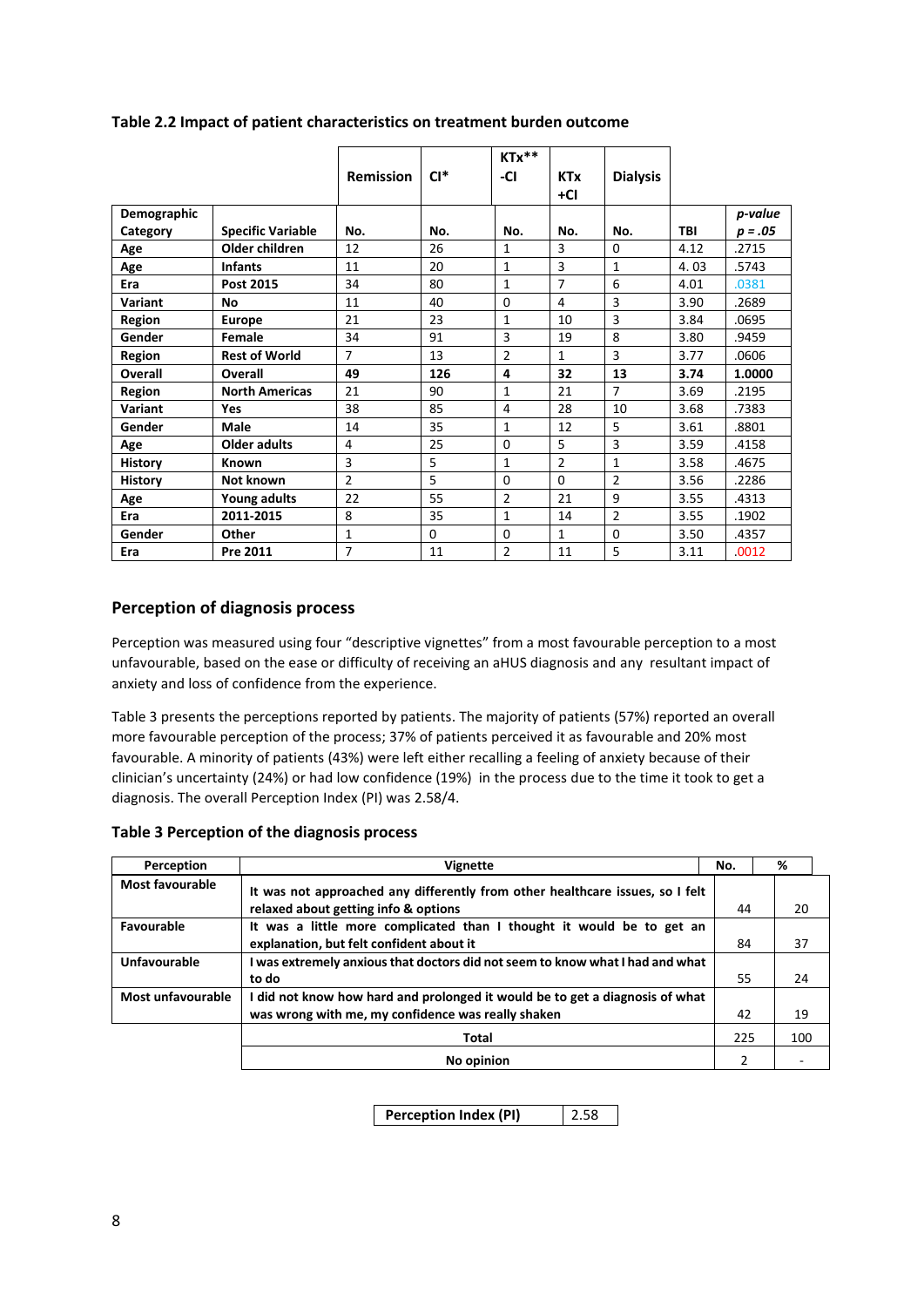# **Perception of process- influencing variables**

#### **Process event variables**

In Table 3.1 the impact of process event variables is presented. Time spent in specialist care up to a diagnosis being made has a significantly different impact on patients' perception of the diagnosis process. Those diagnosed rapidly in 7 days or less had the highest favourable opinion PI 3.0/4 (*p value .0001, p < .05*) and those experiencing a prolonged diagnosis time over 31 days found it unfavourable PI 2.03/4 (*p value .0001, p < .05*). Patients with transplants supported by a complement inhibitor also reported a significantly unfavourable process perception with a PI of 2.13/4 (*p value .0334 p < .05*)

Other process events variables, current health state, care specialists and care status at onset made no significant difference to patients' perception of the process.

An additional variable was examined for perception. Patients had also been asked about how "holistic" their care had been from a clinical approach which was concerned only with **physical care** or **anxieties** to that which addressed the wider **challenges** or **burdens** patients faced. Patients who felt their wider challenges or burdens were addressed reported a more favourable perception of the process, but not significantly.

|                    |                      | <b>Most</b>    |                |                | <b>Most</b>    |           |           |
|--------------------|----------------------|----------------|----------------|----------------|----------------|-----------|-----------|
|                    |                      | Favourable     | Favourable     | Unfavourable   | Unfavourable   |           |           |
| Event              | <b>Specific</b>      |                |                |                |                |           | p-value   |
| Category           | variable             | No.            | No.            | No.            | No.            | <b>PI</b> | $p = .05$ |
| <b>Timeline</b>    | $1 - 7$              | 33             | 51             | 13             | 10             | 3.00      | .0001     |
| <b>Treatment</b>   | KTx - CI             | $\mathbf{1}$   | $\overline{2}$ | $\mathbf{1}$   | $\Omega$       | 3.00      | .8061     |
| <b>Health</b>      | <b>Excellent</b>     | $\overline{7}$ | 10             | $\overline{7}$ | $\mathbf{1}$   | 2.92      | .2647     |
| <b>Health</b>      | <b>Very Good</b>     | 18             | 34             | 13             | 12             | 2.75      | .2923     |
| Approach           | <b>Burdens</b>       | 15             | 21             | 9              | 10             | 2.75      | .3673     |
| <b>Specialist</b>  | Nephrologist         | 25             | 30             | 22             | 14             | 2.73      | .2714     |
| <b>Specialist</b>  | Oncol/Ped            | $\overline{2}$ | $\overline{2}$ | $\overline{2}$ | $\mathbf{1}$   | 2.71      | .9065     |
| Health             | Poor                 | $\overline{4}$ | 11             | 5              | 3              | 2.70      | .7549     |
| Approach           | <b>Challenges</b>    | 16             | 23             | 11             | 12             | 2.69      | .4945     |
| <b>Treatment</b>   | <b>None</b>          | 10             | 21             | 8              | 9              | 2.67      | .6242     |
| <b>Treatment</b>   | <b>CI</b>            | 26             | 50             | 30             | 19             | 2.66      | .7645     |
| <b>Care Status</b> | In care              | 5              | 3              | 9              | $\overline{2}$ | 2.58      | .0559     |
| <b>Care Status</b> | Not in care          | 39             | 81             | 46             | 40             | 2.58      | .8737     |
| <b>Overall</b>     | Overall              | 44             | 84             | 55             | 42             | 2.58      | 1.000     |
| <b>Specialist</b>  | <b>MDT</b>           | 11             | 37             | 23             | 16             | 2.49      | .4074     |
| Approach           | <b>Physical care</b> | 10             | 32             | 29             | 12             | 2.48      | .0734     |
| <b>Treatment</b>   | <b>Dialysis</b>      | 4              | $\mathfrak{p}$ | 3              | 4              | 2.46      | .3151     |
| <b>Timeline</b>    | $8 - 31$             | 6              | 17             | 19             | 9              | 2.39      | .1541     |
| <b>Health</b>      | Good                 | 15             | 27             | 29             | 23             | 2.36      | .1237     |
| <b>Specialist</b>  | Haematologist        | 5              | 11             | 8              | 9              | 2.36      | .6195     |
| Approach           | <b>Anxieties</b>     | $\overline{2}$ | 4              | 4              | 4              | 2.29      | .7243     |
| <b>Treatment</b>   | $KTx + CI$           | 3              | $\overline{7}$ | 13             | 9              | 2.13      | .0334     |
| <b>Timeline</b>    | Over 31              | 5              | 15             | 24             | 23             | 2.03      | .0001     |
| <b>Health</b>      | <b>Very Poor</b>     | $\Omega$       | $\mathbf{1}$   | $\overline{2}$ | $\mathbf{1}$   | 2.00      | .5519     |

#### **Table 3.1 Process events variable - on patient perception**

#### **Patient demographic variables**

Table 3.2 shows the effect patient demographics had on perception. Patients under 18 years had a significantly more favourable perception of the process 2.84/4 *(p value .0196, p < .05*) than adults 2.44/4. There were no significant perception differences arising from gender or continental region variables but those diagnosed before 2011 had the most significantly unfavourable perception of the process with a PI of 2.36/4 (*p value .0404, p < .05*). The two other gender patients reported the most unfavourable perception of the process.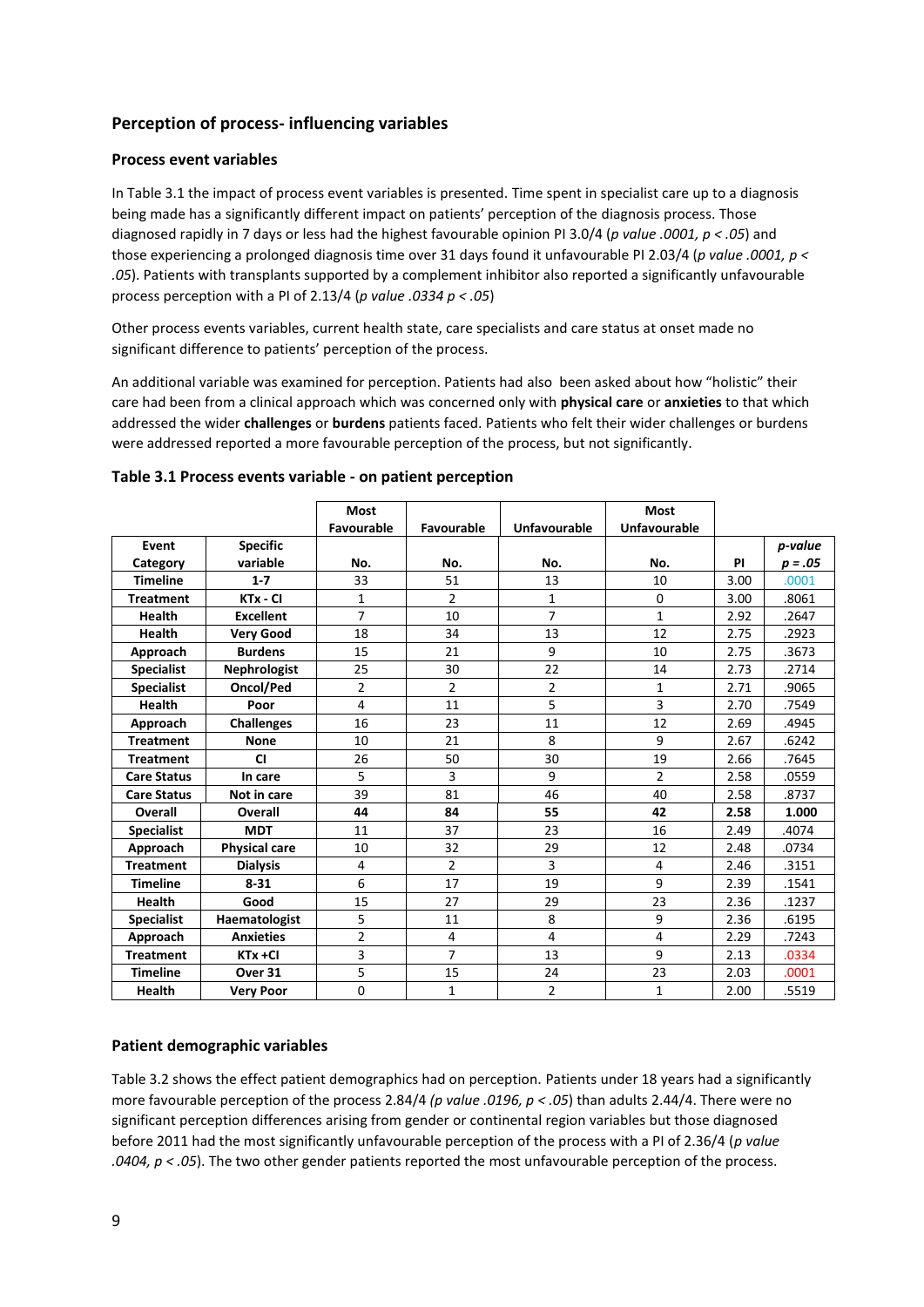|             |                      | <b>Most</b><br>favourable | Favourable  | Unfavourable | <b>Most</b><br><b>Unfavourable</b> |           |           |
|-------------|----------------------|---------------------------|-------------|--------------|------------------------------------|-----------|-----------|
| Demographic | Specific             |                           |             |              |                                    |           | p-value   |
| Category    | Variable             | No.                       | No          | No           | No                                 | <b>PI</b> | $p = .05$ |
| Age         | infant               | 9                         | 19          | 5            | 3                                  | 2.94      | .0879     |
| Age         | $18$                 | 16                        | 40          | 12           | 8                                  | 2.84      | .0196     |
| Age         | Older child          | 7                         | 21          | 7            | 5                                  | 2.75      | .2452     |
| Gender      | <b>Male</b>          | 13                        | 30          | 19           | 7                                  | 2.71      | .2993     |
| Region      | Europe               | 12                        | 22          | 15           | 8                                  | 2.67      | .8431     |
| Era         | Post 2015            | 27                        | 49          | 29           | 23                                 | 2.63      | .9430     |
| Era         | 2011-15              | 11                        | 23          | 19           | 8                                  | 2.61      | .5313     |
| Region      | <b>Rest of World</b> | 5                         | 10          | 5            | 5                                  | 2.60      | .9644     |
| Overall     | Overall              | 44                        | 84          | 55           | 42                                 | 2.58      | 1.000     |
| Region      | <b>North</b>         | 27                        | 52          | 35           | 29                                 | 2.54      | .9658     |
|             | <b>Americas</b>      |                           |             |              |                                    |           |           |
| Gender      | Female               | 31                        | 54          | 35           | 34                                 | 2.53      | .7092     |
| Age         | Older adults         | 7                         | 13          | 11           | 8                                  | 2.49      | .9154     |
| Age         | All $>$ 18 years     | 28                        | 44          | 43           | 34                                 | 2.44      | .1689     |
| Age         | Young adults         | 21                        | 31          | 32           | 26                                 | 2.43      | .1787     |
| Era         | Pre 2011             | 6                         | 12          | 7            | 11                                 | 2.36      | .0404     |
| Gender      | Other                | 0                         | $\mathbf 0$ | 0            | 2                                  | 1.00      | .0333     |

#### **Table 3.2 Impact of patient characteristics on perception of the diagnosis process**

## **Timelines to diagnosis**

Table 4 shows the timelines for referral to specialists after first seeking medical advice and time spent in specialist care until an accurate diagnosis of aHUS is made. Although no diagnosis certainty emerges in Primary Care, most patients are rapidly referred to specialist care, 75% in less than 7 days. It is in specialist care that an aHUS diagnosis is eventually made, but only 48% of patients get a rapid diagnosis i.e., in 7 days or less of presentation. Sixty-nine (30%) of patients experience a prolonged diagnosis odyssey, thirty (13%) remaining misdiagnosed for more than a year.

|                      | Referral | <b>To Specialist</b> | <b>To Specialist</b> | <b>Diagnosis</b> |
|----------------------|----------|----------------------|----------------------|------------------|
| <b>Timeline</b>      | No.      | %                    | No                   | %                |
| Up to Day 7          | 170      | 75                   | 107                  | 48               |
| 8 to 31 days         | 32       | 14                   | 51                   | 22               |
| Over 31 days *       | 25       | 11                   | 69                   | 30               |
| <b>Total</b>         | 227      | 100                  | 227                  | 100              |
| * inc. Over 365 Days |          | 3                    | 30                   | 13               |

**Table 4 Timeline for referral to specialists and in specialist care up to a diagnosis**

Table 4.1 lists the process events influencing diagnosis timeline in specialist care in descending order of Timeline Speed Index (TSI) ( based on "Up to Day 7" -scores 3 , "8-31days"- scores 2 and "Over 31 days"- scores 1) .

Kidney failure is a hallmark feature of aHUS and so this **symptom** was included as a specific variable. However, patients reporting a kidney failure/injury symptoms experienced a similar diagnosis timeline as those who reported no such symptoms. TSIs of the treating clinician specialisms did vary, but not significantly.

Timelines were most influenced by whether or not a patient was diagnosed with another cause of TMA before an aHUS diagnosis. Patients reporting that aHUS was their only diagnosis had a significantly higher TSI, 2.79/3 (*p value .0001, p < .05*). The TSI for those who recalled no other cause was also higher, 2.49/3 (*p value .0511, p < .05*) but not significantly, whereas those reporting a Pregnancy TMA, Other TMA or TTP as alternative or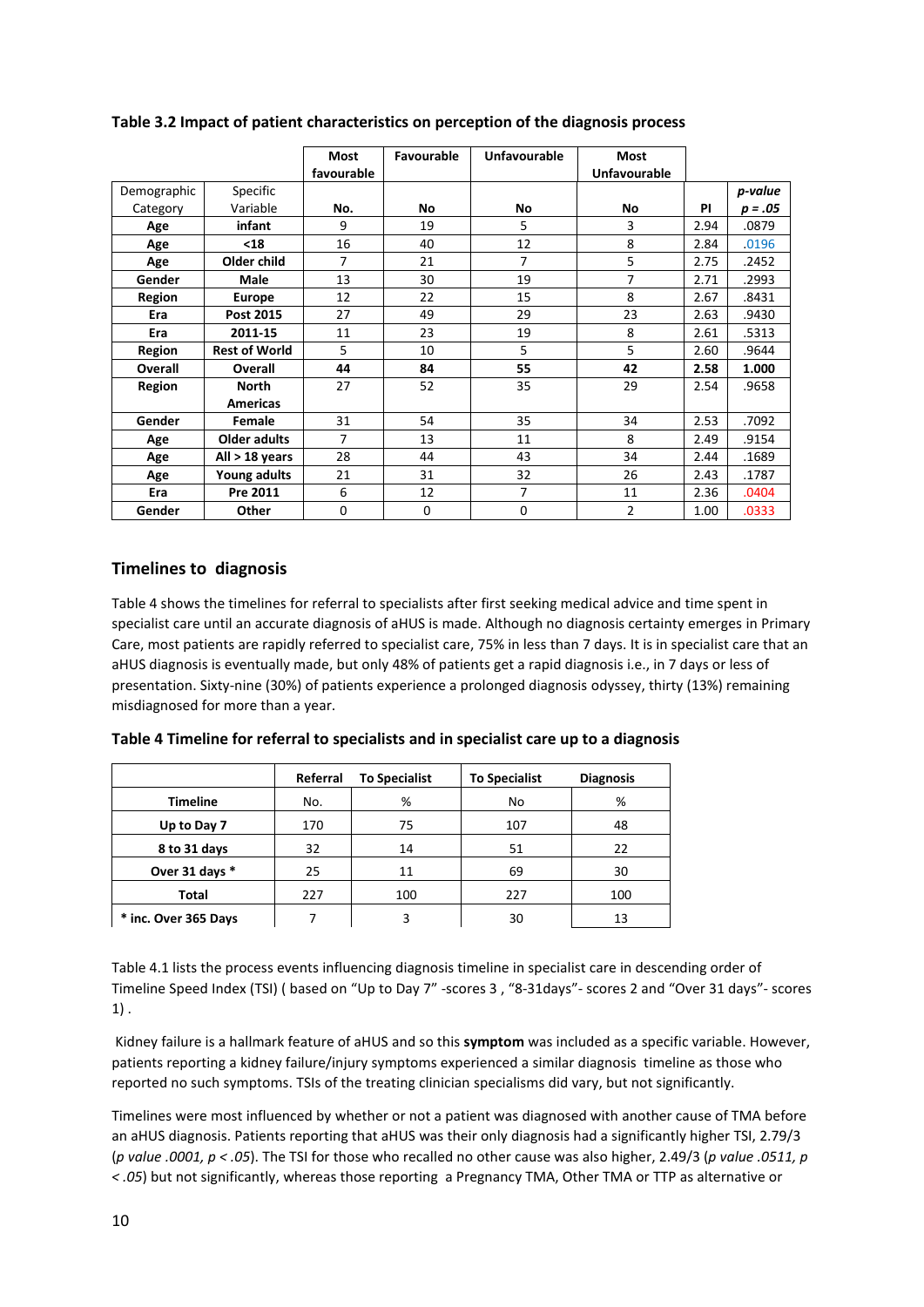misdiagnoses, experienced the longest timelines. aHUS patients with a TTP misdiagnosis in particular experienced significantly longer timelines and thus a lower TSI, 1.69/3 (*p value .0001, p <.05*).

One other observation concerned those patients whose **referral** from Primary Care was delayed. They also reported a significantly lower TSI and delay to diagnosis in specialist care *(p value .0156, p < .05*)

| Event<br>Category | <b>Specific variable</b> | $1 - 7$ | $8 - 31$       | $32+$          | <b>TSI</b> | p-value<br>$p = .05$ |
|-------------------|--------------------------|---------|----------------|----------------|------------|----------------------|
| <b>Diagnosis</b>  | No cause other than aHUS | 28      | 3              | $\overline{2}$ | 2.79       | .0001                |
| <b>Diagnosis</b>  | <b>TTP/HUS</b>           | 10      | 3              | $\overline{2}$ | 2.53       | .2707                |
| <b>Diagnosis</b>  | No other cause recalled  | 27      | 10             | 6              | 2.49       | .0511                |
| <b>Specialist</b> | Oncology/Paediatrician   | 4       | 3              | $\mathbf{1}$   | 2.38       | .4226                |
| <b>Specialist</b> | <b>MDT</b>               | 46      | 24             | 20             | 2.29       | .2128                |
| <b>Diagnosis</b>  | Uncertain renal failure  | 4       | 1              | $\overline{2}$ | 2.29       | .8467                |
| Referral          | Prompt                   | 89      | 38             | 42             | 2.28       | .2666                |
| <b>Specialist</b> | Haematologist            | 18      | 6              | 10             | 2.24       | .7739                |
| Symptom           | No kidney failure/injury | 20      | $\overline{7}$ | 13             | 2.18       | .7867                |
| Symptom           | Kidney failure/injury    | 87      | 44             | 56             | 2.17       | .8835                |
| Overall           | <b>Overall</b>           | 108     | 50             | 69             | 2.17       | 1.000                |
| <b>Specialist</b> | <b>Nephrologist</b>      | 37      | 18             | 37             | 2.00       | .1213                |
| <b>Diagnosis</b>  | <b>Other condition</b>   | 3       | $\mathbf{1}$   | 4              | 1.88       | .4696                |
| <b>Diagnosis</b>  | <b>HUS</b>               | 8       | $\overline{7}$ | 12             | 1.85       | .1520                |
| Referral          | <b>Delayed</b>           | 18      | 13             | 27             | 1.84       | .0156                |
| <b>Diagnosis</b>  | P-TMA                    | 4       | $\overline{2}$ | 8              | 1.71       | .0936                |
| <b>Diagnosis</b>  | <b>TTP</b>               | 14      | 10             | 31             | 1.69       | .0001                |
| <b>Diagnosis</b>  | <b>Other TMAs</b>        | 1       | $\overline{2}$ | 3              | 1.67       | .3148                |

**Table 4.1 Process events Impact on clinical diagnosis timeline**

# **Discussion**

Unless affected by a previous experience of healthcare or, more specifically, an aHUS patient who had observed another family member with aHUS, many patients would enter their care pathway with a dispositional optimism.<sup>27</sup> Patients understandably have expectations that upon visiting their health advisor and obtaining some test results it would follow that they would know quickly what was wrong with them. This would be followed swiftly by appropriate treatment for a short duration, which would be expected to cure their health problem and they would return to their health state before illness. They would not expect to find they had a life threatening, ultra-rare disease which can result in chronic kidney failure necessitating lifelong renal dialysis, or even a kidney transplant operation. In our study of the overall real-world experience of patients, their recovery to health and ongoing treatment burden and experience of the health care process would contrast markedly with those expectations.

The diagnosis process ends with the treatment step.<sup>22</sup> A decision being made by the clinician from the treatments available for the diagnosed condition. For complement mediated aHUS effective treatment is needed to stop uncontrolled complement activity, either with plasma therapy or a complement inhibitor.<sup>28</sup> However, because kidney impairment is the hallmark of aHUS<sup>29</sup> the stage of unrecoverable kidney failure reached during the diagnosis process can result in ongoing renal function replacement therapy i.e., kidney dialysis or kidney transplant with or without a complement inhibitor.<sup>30</sup> This can compound the treatment burden of aHUS patients. The study questionnaire sought not only data about these two current treatment burden outcomes i.e., complement inhibition and/or renal replacement therapy, but also whether patients had reached an untreated remission.<sup>31</sup> It did not elicit other treatments for residual comorbidities e.g., for hypertension, or immunosuppressants for transplants.<sup>32,33</sup>

Seventy-eight per cent of patients did not need long term kidney function replacement therapy and 70% of patients were receiving a complement inhibitor. This complement inhibitor was, almost always, eculizumab. Eculizumab is a monoclonal antibody which blocks C5 of the complement system from continuing to activate the C5b to 9 membrane attack complex.<sup>34</sup> Patients who are in a durable remission, no longer needing a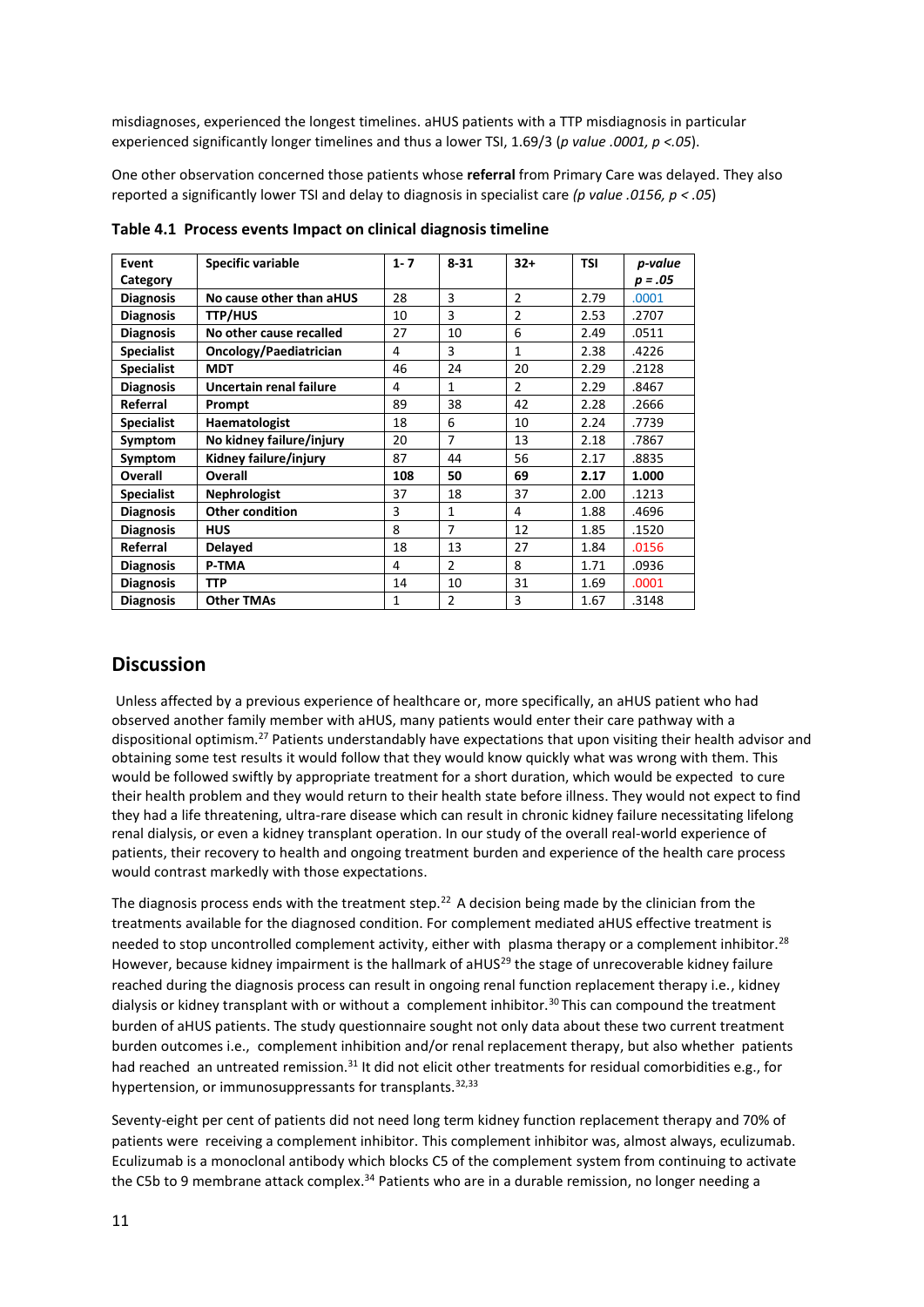complement inhibitor, report the best of health outcomes. Significantly poorer health states are reported by those on dialysis or with transplants not supported by eculizumab. aHUS transplant patients who were administered eculizumab reported a higher health state than those without. Studies have found that those who received prophylactic eculizumab for a transplant have better kidney function than those who do not.<sup>35</sup>

Key factors observed in Tables 1.1, 1.2, 2.1, 2.2, 3.1, 3.2 which most positively, or negatively, influenced outcomes from the diagnosis process are summarised in the following table.

| Table 5.1 Top and bottom three factors which influenced patients outcomes from the diagnosis |  |
|----------------------------------------------------------------------------------------------|--|
| process                                                                                      |  |

|                | <b>Positive Factors</b> | <b>Negative Factors</b>  |
|----------------|-------------------------|--------------------------|
| <b>Outcome</b> | Specific variable       | <b>Specific variable</b> |
| Health         | Timeline 1-7 days       | Timeline - over 31 days  |
| Health         | Age under 18 years      | Treatment -dialysis      |
| Health         | Age Older children      | Age - older adults       |
| Treatment      | Timeline 1-7 days       | Timeline -over 31 days   |
| Treatment      | <b>Excellent Health</b> | Poor Health              |
| Treatment      | Era-Post 2015           | Era -pre-2011            |
| Perception     | Timeline-1-7 days       | Timeline -over 31 days   |
| Perception     | Age-under 18 years      | Era- pre-2011            |
| Perception     | <b>Infants</b>          | KTx plus CI              |

Age is a factor in better health outcomes. Patients under 18 years old, particularly older children, report a higher current health than adults and that reflects in their perception of the process. aHUS patients on dialysis report significantly lower health. As health and treatment burden would be expected to correlate, those reporting excellent current health have a lower treatment burden than those who report poor health. An improvement in treatment burden has been observed in patients who have been diagnosed in the post 2015 era compared with the burden reported by those diagnosed with aHUS before 2011. Pre 2011 patients have the most unfavourable perception of the aHUS diagnosis process. Access to eculizumab has made a significant difference to treatment burden since being approved by the FDA in 2011.<sup>36</sup> Also, having helped patients when most needed, some patients are stopping eculizumab treatment safely and entering an untreated remission.<sup>37</sup>

The timeline to an accurate diagnosis, however, is a consistent factor which influences all three process outcomes.

| Table 5.2 The three top positive and negative variables which influenced diagnosis timelines. |  |  |  |
|-----------------------------------------------------------------------------------------------|--|--|--|
|-----------------------------------------------------------------------------------------------|--|--|--|

|                                                                                                                                                               | <b>Positive Factors</b>      | <b>Negative Factors</b> |
|---------------------------------------------------------------------------------------------------------------------------------------------------------------|------------------------------|-------------------------|
| <b>Outcome</b>                                                                                                                                                | Specific variable            | Specific variable       |
| <b>Timeline</b>                                                                                                                                               | aHUS diagnosis only*         | Delayed Referral*       |
| <b>Timeline</b>                                                                                                                                               | No other diagnosis recalled* | TTP diagnosis*          |
| <b>Timeline</b>                                                                                                                                               | TTP/HUS                      | <b>Pregnancy TMA</b>    |
| $\mathbf{a} \cdot \mathbf{a}$ . $\mathbf{a} \cdot \mathbf{a}$ . The contract of $\mathbf{a} \cdot \mathbf{a}$ . The contract of $\mathbf{a} \cdot \mathbf{a}$ | .                            |                         |

\*Significant – *p value=.05*

Two factors were found to have a significant difference regarding the time taken to arrive at a decision of an aHUS diagnosis.

Patients who were not promptly referred to specialist care continued to experience significant delay. Although the initial onset of this disease is mostly abrupt, it may occur progressively in approximately 20% of patients (a matter of weeks or months), with sub-clinical anaemia, fluctuating thrombocytopenia, and conserved renal function, before a problematic flare up.<sup>38</sup> A diagnosis of aHUS must follow in a few hours or days to avoid delaying clinically effective treatment<sup>39</sup> but the overall timelines for the gradual onset aHUS would be recorded as prolonged.

A misdiagnosis of the cause of the TMA, particularly with Thrombotic Thrombocytopenic Purpura (TTP), and the time taken to revise the diagnosis, was the main factor behind prolonged diagnosis timelines.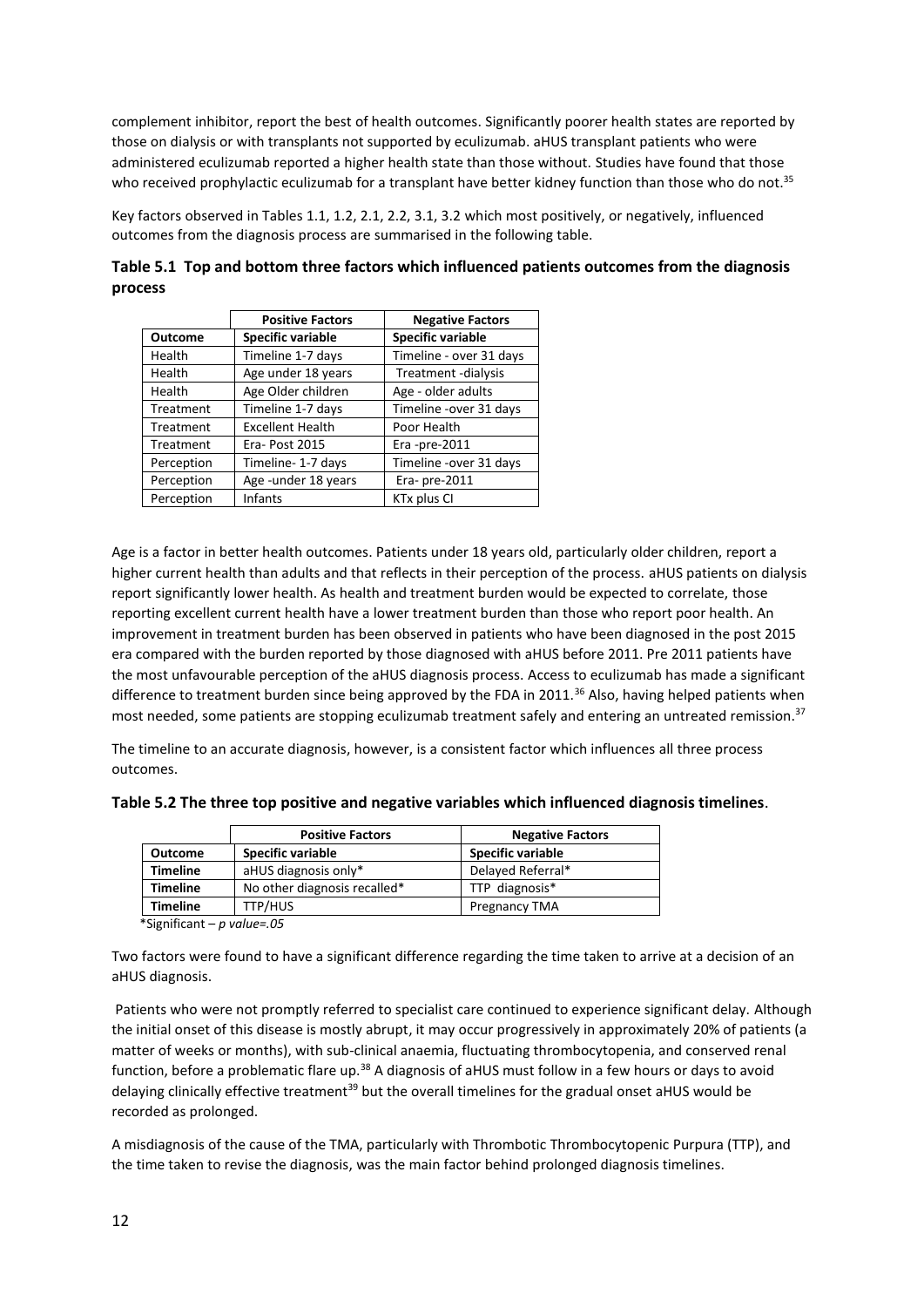Most aHUS patients (64%) reported that they were initially misdiagnosed. Sixteen percent of patients reported being told that aHUS was the only cause and 20% did not recall being told about any cause other than aHUS. Both of the aHUS diagnosis only groups experienced a significantly shorter diagnosis timeline. As TMA cause determination usually involves a differential diagnosis strategy, <sup>40,41</sup> some patients may have concluded that TTP/HUS were alternative incorrect diagnoses rather just being considered before exclusion. Most TTP/HUS diagnoses reported were revised within 7 days or less which would suggest they were just differentiated. When, however, alternative diagnoses extend beyond 31 days and remain unrevised, sometimes for years, there has clearly been diagnostic error. Those diagnosed with Pregnancy TMA and TTP were more likely to experience long term misdiagnosis.

Pregnancy is a common trigger of aHUS.<sup>42.</sup> Patients reported diagnoses of pre-eclampsia ,eclampsia or HELPP syndrome before an aHUS diagnosis, with few of them being differentiated rapidly to aHUS. For most, revision to an aHUS diagnosis took several years.

If done, tests for TTP include the baseline levels of ADAMTS13 (a disintegrin and metalloproteinase with thrombospondin type 1 motif, 13)<sup>43</sup>, and for HUS, the existence of Shiga toxin and E.coli bacteria in stool and cultures. <sup>44</sup> These tests can be conclusive within 3 working days in most hospital settings with inhouse testing facilities but outsourcing the tests may add 24/48 hours to the lead time.<sup>45</sup> This would be a sufficient turnaround of results to revise any working diagnosis of TTP and/or HUS and permit an "excluded diagnosis" and thus an arrival at a suspicion of an aHUS diagnosis in 7 days or less from presentation.

The presence of Shiga toxin and or E Coli 0154:H4 would confirm a diagnosis of HUS.<sup>44</sup> The level of ADAMTS13 would rule TTP in or out as a TMA cause if results show it to be less than 5% of normal levels.<sup>46</sup> For some clinicians even 5% to less than 10% of normal levels would confirm a TTP diagnosis.<sup>47</sup> More than 10% of normal level would normally rule out a TTP diagnosis.<sup>48</sup> In a survey, two thirds of clinicians reported that they were not medically convinced that TTP should be ruled out at levels far in excess of 10% claiming reports that 10 to 25% of idiopathic TTP patients present with ADAMTS13 levels between 33% and 100%.<sup>10</sup> The presence of severe ADAMTS13 deficiency supports the clinical diagnosis of TTP but ADAMTS13 activity values alone neither establishes nor excludes a diagnosis of TTP.<sup>49</sup>

There has, however, been an appreciation that cases of aHUS have been inappropriately diagnosed as TTP.<sup>50</sup> If so, it is feasible that a misdiagnosed aHUS patient with high baseline ADAMTS13 levels may respond to plasma exchange therapy and even go into untreated remission as has been found in cases of idiopathic aHUS.<sup>51</sup> A lack of consensus on TTP inclusion/exclusion could explain a continued TTP misdiagnosis for some aHUS patients.

Even if Complement protein levels are tested, such tests are not specific enough to confirm an aHUS diagnosis.<sup>52</sup> A confirming diagnosis from genetic testing could take up to another 28 days and in some cases no genetic cause is found.<sup>53,54,55</sup> It is possible that patients reporting moderately long diagnosis timeline of 8-31 days may be reporting a confirmed rather than a suspected aHUS diagnosis. Any diagnosis taking longer than 31 days would be regarded as untimely and/or a misdiagnosis.

Details of a drill down into the facets of 21 very prolonged (over one year) misdiagnosed patients are presented in Table 6. Of the 21 patients (19 adults, 15 female) there were 11 misdiagnosed with TTP, 4 with HUS, 2 with Pregnancy TMAs and 2 with Other TMAs. The average misdiagnosis timeline was 6 years 5 months. These patients have a significantly unfavourable perception of their diagnosis, PI 1.8/4 *( p value .0042*, *p < .05).* Similarly, their treatment burden was significantly high, TBI 2.24/5 ( *p value .0001, p < .05*). Most (75%) prolonged misdiagnosed patients were either still on dialysis, or had a kidney transplant with, or without, a complement inhibitor. Their current health state is low but not significantly, with a HSI of 3.19/5. Their health state at the time of their revised diagnosis was significantly very low, a HSI 1.62/5 *(p value .0001, p < .05*)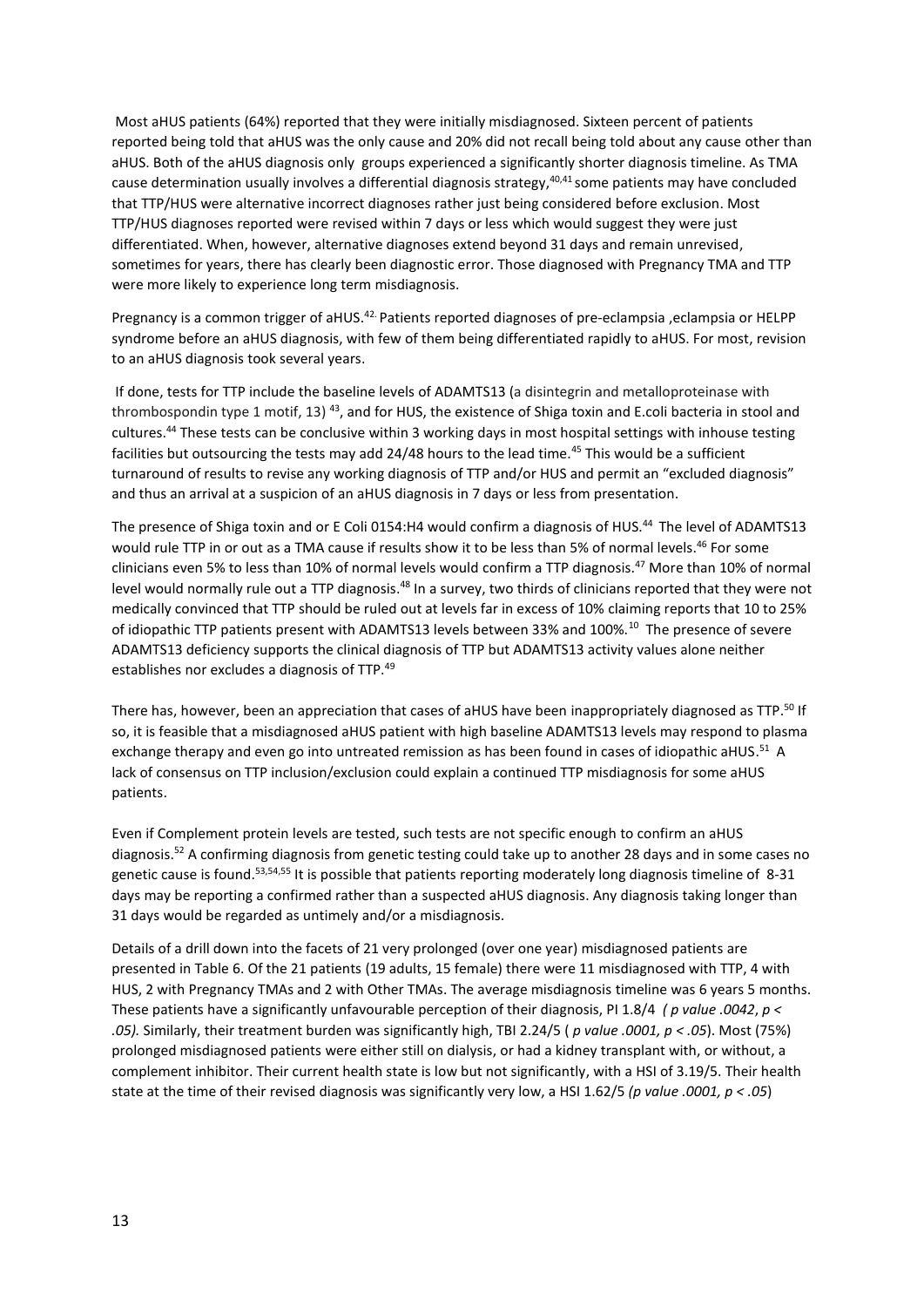| <b>Patient</b> | Gender | <b>TMA</b>  | <b>Timeline</b><br>(Days) | Era               | <b>Treatment</b> | <b>Current</b><br><b>Health</b> | <b>Diagnosis</b><br><b>Health</b> | Perception |
|----------------|--------|-------------|---------------------------|-------------------|------------------|---------------------------------|-----------------------------------|------------|
| 1              | $M^*$  | <b>TTP</b>  | 1482                      | <b>After 2015</b> | <b>CI</b>        | Good                            | Very poor                         | MF         |
| $\overline{2}$ | M      | <b>TTP</b>  | 2982                      | 2011-2015         | Dialysis         | Poor                            | Very poor                         | <b>MUF</b> |
| 3              | M      | <b>TTP</b>  | 4380                      | <b>After 2015</b> | KTx+             | Very Good                       | Very poor                         | UF         |
| 4              | F      | <b>HUS</b>  | 3050                      | Pre 2011          | KTx+             | Excellent                       | Very poor                         | UF         |
| 5              | F      | <b>HUS</b>  | 957                       | <b>After 2015</b> | KTx+             | Good                            | Very poor                         | F          |
| 6              | F      | <b>TTP</b>  | 4380                      | Pre 2011          | KTx+             | Very Good                       | Very poor                         | <b>MUF</b> |
| $\overline{7}$ | $F^*$  | <b>HUS</b>  | 551                       | 2011-2015         | KTx+             | Very Good                       | Very poor                         | F          |
| 8              | F      | <b>TTP</b>  | 5110                      | 2011-2015         | <b>CI</b>        | Very Good                       | Good                              | <b>MUF</b> |
| 9              | F      | <b>PTMA</b> | 3650                      | 2011-2015         | KTx+             | Good                            | Very poor                         | <b>MUF</b> |
| 10             | F      | <b>HUS</b>  | 1095                      | 2011-2015         | KTx+             | Good                            | Very poor                         | F          |
| 11             | F      | <b>PTMA</b> | 520                       | 2011-2015         | KTx+             | Poor                            | Poor                              | <b>MUF</b> |
| 12             | F      | <b>TTP</b>  | 1436                      | Pre 2011          | KTx-             | Good                            | Very poor                         | No reply   |
| 13             | F      | <b>PTMA</b> | 2190                      | <b>After 2015</b> | <b>CI</b>        | Good                            | Very<br>Good                      | F          |
| 14             | F      | <b>TTP</b>  | 1157                      | <b>After 2015</b> | Dialysis         | Good                            | Good                              | <b>MUF</b> |
| 15             | F      | <b>TTP</b>  | 1095                      | 2011-2015         | KTx+             | Good                            | Poor                              | UF         |
| 16             | F      | <b>TTP</b>  | 2555                      | Pre 2011          | KTx+             | Very Good                       | Very poor                         | <b>MUF</b> |
| 17             | F      | <b>OTMA</b> | 5110                      | 2011-2015         | <b>Dialysis</b>  | Poor                            | Good                              | UF         |
| 18             | F      | <b>PTMA</b> | 730                       | 2011-2015         | $KTx+$           | Very Good                       | Very poor                         | UF         |
| 19             | F      | <b>OTMA</b> | 551                       | <b>After 2015</b> | <b>CI</b>        | Very Poor                       | Good                              | <b>MUF</b> |
| 20             | Other  | <b>TTP</b>  | 2555                      | Pre 2011          | KTx+             | Good                            | Very poor                         | UF         |
| 21             | M      | <b>TTP</b>  | 3285                      | Pre 2011          | <b>Dialysis</b>  | Poor                            | Very poor                         | <b>MUF</b> |

**Table 6– Details of the prolonged misdiagnosis patients**

**\***under 18 years OTMA – Other TMA, PTMA – Pregnancy TMA, Ktx -Kidney transplant MF-Most favourable, F- Favourable, UF- Unfavourable, MUF Most Unfavourable

The issue for those aHUS patients misdiagnosed then becomes how quickly would a revised and correct diagnosis be made. Likely revision events may follow a misdiagnosed patient's family member being found to have onset with aHUS. A TMA recurrence particularly during, or following, a kidney transplant operation, or possibly a review of ADAMTS13 baseline recorded results in patients diagnosed in the past. Unless there is a chance event or a systematic and comprehensive medical history revision there remains a possibility that some aHUS patients remain misdiagnosed.

The final question in the study questionnaire sought patients' opinions about what would improve the aHUS diagnosis process. The results are shown in Table 7 below.

| Table 7- Patient suggested opportunities for improving the aHUS diagnosis process. |  |  |
|------------------------------------------------------------------------------------|--|--|
|------------------------------------------------------------------------------------|--|--|

| <b>Improvement Opportunity</b>                   | No. | %  | <b>Improvement Opportunity</b>                | No. | %  |
|--------------------------------------------------|-----|----|-----------------------------------------------|-----|----|
| An aHUS specific blood test                      | 147 | 65 | Understand different causes of TMA            | 40  | 18 |
| <b>Greater awareness of TMA</b>                  | 57  | 25 | Guidelines available to identify a TMA        | 30  | 13 |
| Speedier transfer between health care            | 54  | 24 | Awareness of family history of aHUS or kidney | 28  | 12 |
| providers                                        |     |    | disease                                       |     |    |
| <b>Greater ability to recognise Acute Kidney</b> | 43  | 19 | Nothing needs to be done                      | 23  | 10 |
| <b>Injury</b>                                    |     |    |                                               |     |    |

Twenty-three patients (10%) were satisfied that nothing needs to be done to improve the process. Some expressed good fortune in their experience by adding comments: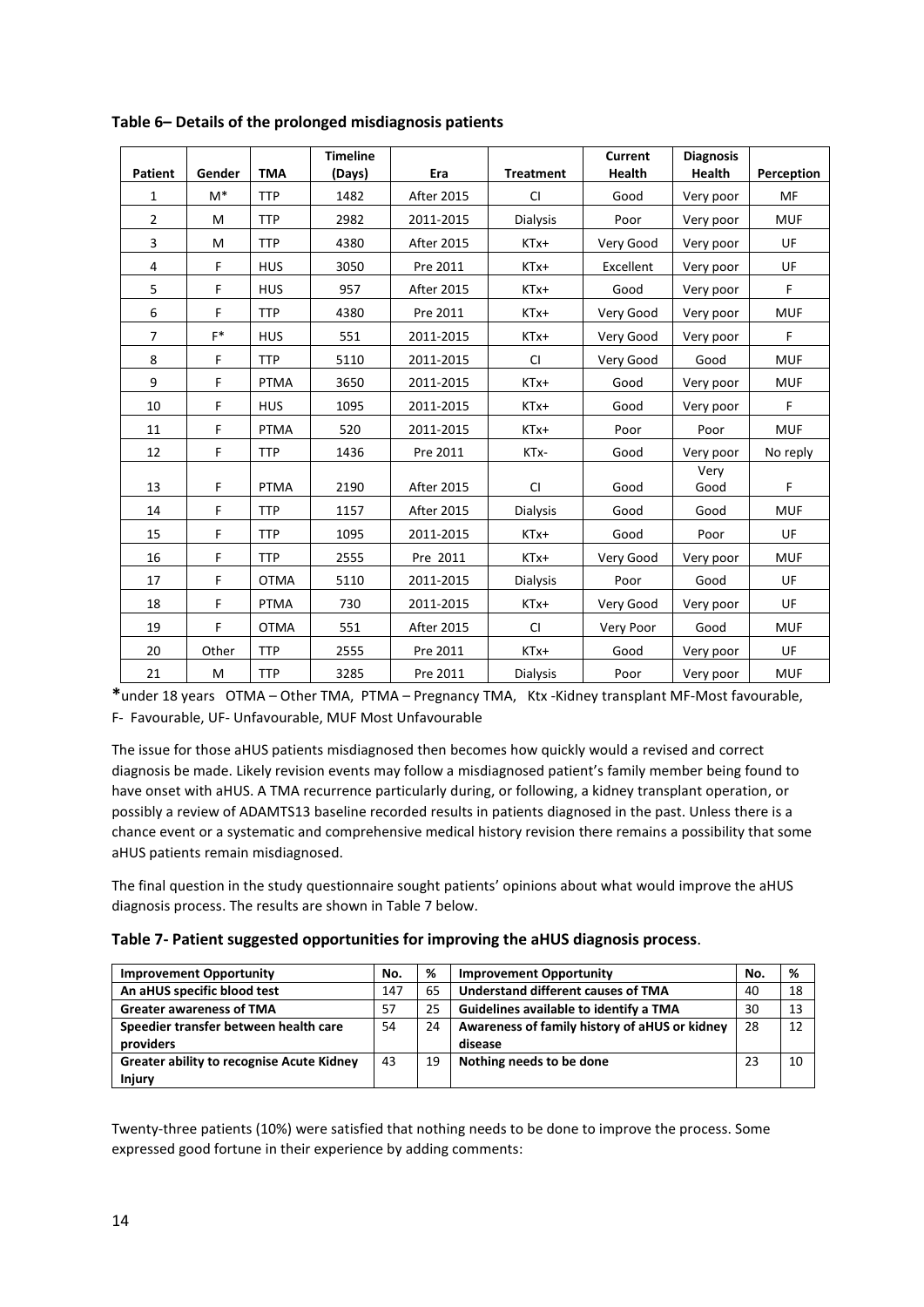*"We were blessed to be in a hospital with doctors who had experience with this disease." "I felt I am considerably lucky because the nephrologist I went to had recently seen another case of aHUS the year before mine." "The hospital where the patient was had a specialist on aHUS, that's why it was recognized so quickly." "I was blessed to be diagnosed as quickly as I was" "We feel lucky to have had a relatively rapid diagnosis" "I was very lucky to have a nephrologist on call that had previously treated a patient with aHUS" "I was extremely lucky that I was in hospital when my kidneys started to fail" "I was very fortunate that haematologist recognised symptoms at an early stage…..."* 

Ninety percent of patients provided at least one suggestion for how the process could be improved. By far the largest response was from 65% of patients who thought that an aHUS specific blood test would help. A speeding up of escalation between providers within the health care systems was suggested by 24% of patients. Other suggestions were mainly about the need for greater awareness and understanding causes of TMA (25%), Acute Kidney Injury (19%) and Family History of aHUS/kidney disease (12%).

Medical education is key to diagnosis process improvement.<sup>56</sup> This is augmented by continued professional development, and deployment of best practices/guidelines and with pooling of knowledge within formal multidisciplinary team health system protocols.57,58

# **CONCLUSION**

This study of the aHUS diagnosis process has depended on patients recalling and reporting their authentic experiences and perceptions rather than utilising medical records or other means. It shifts individual anecdotes to a shared portrayal of health care practice at a very difficult time. Collectively, patients say what it is like to go through the process to be diagnosed with the rare disease aHUS.

Patients whose TMA is caused by aHUS can face difficulties in getting an accurate diagnosis. Although there has been improvement post 2011, many patients have still been misdiagnosed, mostly with TTP, and then experience a prolonged delay for the diagnostic error to be revised. Prolongation of accurate diagnosis decision making results in poorer health and treatment burden outcomes and leaves a lasting unfavourable perception of the process.

Around half of patients have experienced a favourable diagnosis timeline, but improvements can still be made through greater awareness of TMAs, education of clinicians, and team-based approaches to recognise, understand and discern each TMA's cause to diagnose aHUS and access effective treatment sooner. Future aHUS patients could then benefit from better health outcomes to match their expectations of health care.

#### **Acknowledgements**

The authors would like to thank Michael Eygenraam, Margriet Eygenraam, Emma Woodward, Jeff Schmidt, Prof. Anthony Chang, and Dr Anuja Java for their input to the contents of our questionnaire.

The help of all patients and family carers who completed the questionnaire is greatly appreciated and gratefully acknowledged.

Authors' contribution: LW, LB, KS conceptualised and designed the study. LW, LB, KS designed the data capture instrument and KS set it up online. LW and KS undertook the analysis and LW drafted the initial version of the manuscript.

All authors contributed to the revision of the manuscript. All authors read and approved the final manuscript. Author details 1,2& 3 aHUS alliance Global Action , Knutsford, Cheshire, UK  $\boxtimes$  [len@ahusallianceaction.org](mailto:len@ahusallianceaction.org)

© aHUS alliance Global Action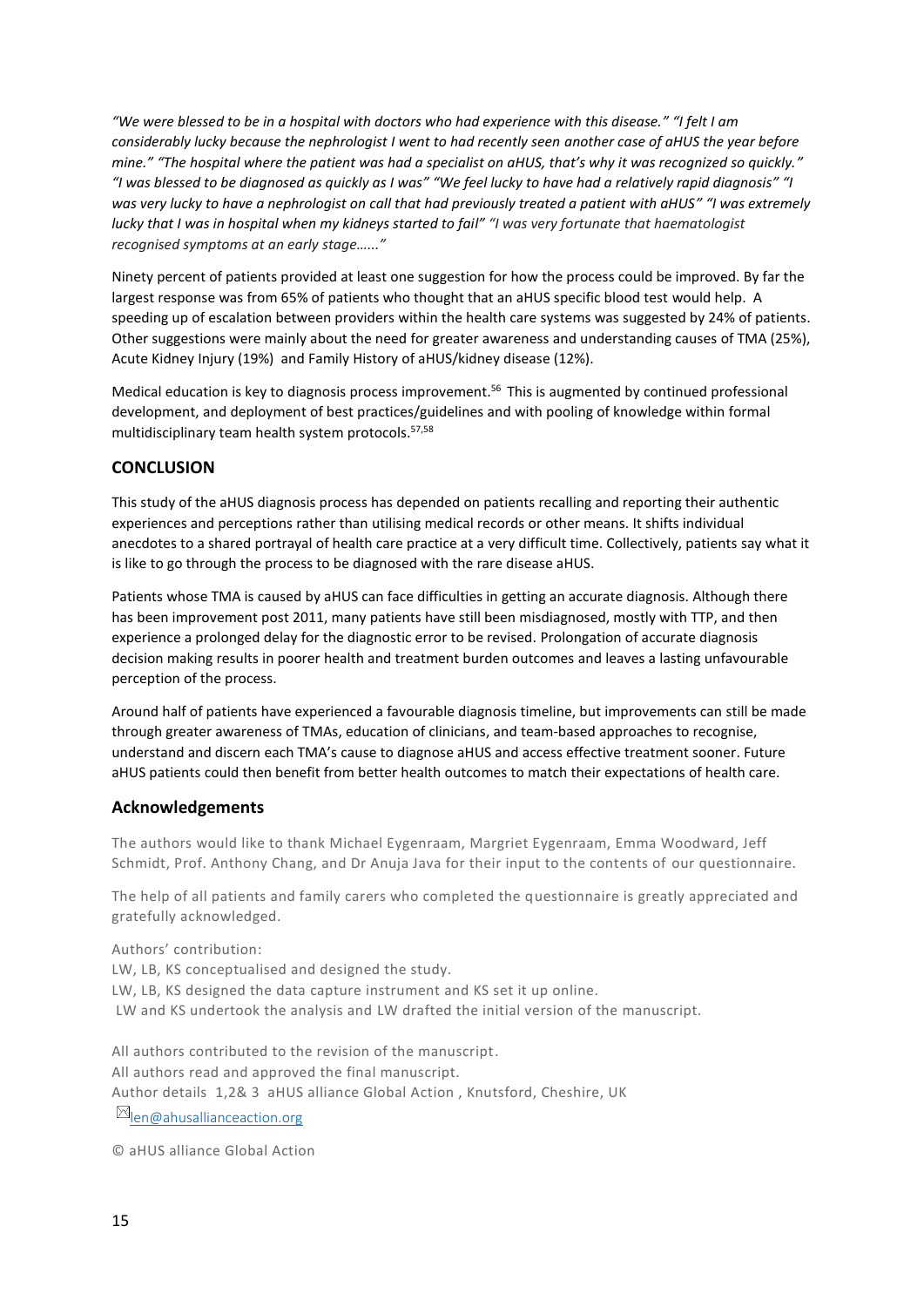# **References**

- 1 Global Genes, 2014, Accurate Diagnosis of Rare Diseases remains difficult despite strong physician interest*, Journal of Rare Disorders*
- 2 Richter T, *2015, International Society for Pharmacoeconomics and Outcomes Research Rare Disease Special Interest Group. Rare Disease Terminology and Definitions-A Systematic Global Review: Report of the ISPOR Rare Disease Special Interest Group. Value Health*. 2015 Sep;18(6):906-14. doi: 10.1016/j.jval.2015.05.008. Epub 2015 Aug 18. PMID: 26409619.
- 3 Orphan Drug Act of 1983. Pub L. No. 97–414, 96 Stat. 2049.
- 4 Health Promotion and Disease Prevention Amendment Act of 1984 . Pub L No 98-551 98 Stat. 2817
- 5 European Medicines Agency, Human Regulatory, Orphan designation: overview.
- 6 Hayashi, S, Umeda, T, 35 years of Japanese policy on rare diseases, *The Lancet*, 2008; ISSN: 0140-6736, Vol: 372, Issue: 9642, Page: 889-890
- 7 Loirat, C., Frémeaux-Bacchi, V. Atypical hemolytic uremic syndrome. *Orphanet J Rare Dis* **6,** 60 (2011). <https://doi.org/10.1186/1750-1172-6-60>
- 8 Arnold DM, Patriquin CJ, Nazy I. Thrombotic microangiopathies: a general approach to diagnosis and management. *CMAJ*. 2017;189(4):E153-E159. doi:10.1503/cmaj.160142
- 9 Nguyen MH, Mathew JJ, Denunzio TM, et al. Diagnosis of atypical hemolytic uremic syndrome and response to eculizumab therapy. *Hawaii J Med Public Health*. 2014;73(9 Suppl 1):22-24.
- *10* Sakari Jokiranta, T., Viklicky, O., Al Shorafa, S. *et al.* Differential diagnosis of thrombotic microangiopathy in nephrology. *BMC Nephrol* **18,** 324 (2017)[. https://doi.org/10.1186/s12882-017-0727-y](https://doi.org/10.1186/s12882-017-0727-y)
- *11* Woodward L,. Burke L. Shah K., aHUS Diagnosis Process: Patients' experience of specialist care and the diagnosis decision. WWW<AHUSALLIANCEACTION.ORG ,2022, ht*[tps://www.ahusallianceaction.org/wp](https://www.ahusallianceaction.org/wp-content/uploads/2022/02/aHUS-Diagnosis-Process-Patients-experience-specialist-care-diagnosis-decision-Report-3.pdf)[content/uploads/2022/02/aHUS-Diagnosis-Process-Patients-experience-specialist-care-diagnosis-decision-](https://www.ahusallianceaction.org/wp-content/uploads/2022/02/aHUS-Diagnosis-Process-Patients-experience-specialist-care-diagnosis-decision-Report-3.pdf)[Report-3.pdf](https://www.ahusallianceaction.org/wp-content/uploads/2022/02/aHUS-Diagnosis-Process-Patients-experience-specialist-care-diagnosis-decision-Report-3.pdf)*
- 12 Epstein, H.M., 2019, The most important medical issue ever: And why you need to know more about it. *Dx IQ, No. 1,* The Society to Improve Diagnosis in Medicine.
- 13 Woodward, L., Johnson, S., Walle, J.V. *et al.* An innovative and collaborative partnership between patients with rare disease and industry-supported registries: The Global aHUS Registry. *Orphanet J Rare Dis* **11,** 154 (2016). https://doi.org/10.1186/s13023-016-0537-).
- 14 Dixon-Woods M, McNicol S, Martin G Ten challenges in improving quality in healthcare: lessons from the Health Foundation's programme evaluations and relevant literature *BMJ Quality & Safety* 2012;**21:**876-884
- 15 El-Haddad C, Hegazi I, Hu W. Understanding Patient Expectations of Health Care: A Qualitative Study. J Patient Exp. 2020 Dec;7(6):1724-1731. doi: 10.1177/2374373520921692. Epub 2020 Apr 28. PMID: 33457636; PMCID: PMC7786689
- *16* aHUS alliance Global Action, *aHUS Global Patients' Research Agenda, retrieved 8/10/2021 <https://www.ahusallianceaction.org/ahus-global-patients-research-agenda>*
- *17* Walle JV, Delmas Y, Ardissino G, et al Improved renal recovery in patients with atypical hemolytic uremic syndrome following rapid initiation of eculizumab treatment. J 16 *Nephrol.* 2017 Feb;30(1):127-134. doi: 10.1007/s40620-016-0288-3. Epub 2016 Mar 19. PMID: 26995002; PMCID: PMC5316393
- *18* Daly R, Partovi R, Davidson P. Lupus Diagnosis: Process and Patient Experience [abstract]. *Arthritis Rheumatol.* 2017; 69 (suppl 10). https://acrabstracts.org/abstract/lupus-diagnosis-process-and-patientexperience/. Accessed May 14, 2021.
- 19 Woodward L., Burke L., Shah K., Patients' experience and perception of the diagnosis process of the rare disease, atypical Hemolytic Uremic Syndrome (aHUS[\) WWW.aHUSALLIANCEACTION.ORG](http://www.ahusallianceaction.org/) ,2021, *[https://www.ahusallianceaction.org/wp-content/uploads/2021/09/aHUS-Diagnosis-Process-Patients-](https://www.ahusallianceaction.org/wp-content/uploads/2021/09/aHUS-Diagnosis-Process-Patients-Experience-and-Perception-Report-1.pdf)[Experience-and-Perception-Report-1.pdf](https://www.ahusallianceaction.org/wp-content/uploads/2021/09/aHUS-Diagnosis-Process-Patients-Experience-and-Perception-Report-1.pdf)*
- 20 Woodward L,. Burke L. Shah K., aHUS Diagnosis Process patients' experience from first symptoms to escalation into specialist care. [WWW.aHUSALLIANCEACTION.ORG](http://www.ahusallianceaction.org/) , 2021, *[https://www.ahusallianceaction.org/wp-content/uploads/2021/12/aHUS-Diagnosis-Process-Patients](https://www.ahusallianceaction.org/wp-content/uploads/2021/12/aHUS-Diagnosis-Process-Patients-experience-on-first-seeking-medical-advice-Report-2.pdf)[experience-on-first-seeking-medical-advice-Report-2.pdf](https://www.ahusallianceaction.org/wp-content/uploads/2021/12/aHUS-Diagnosis-Process-Patients-experience-on-first-seeking-medical-advice-Report-2.pdf)*
- 21 aHUS alliance Global Action, *Help needed to join the aHUS dots, retrieved 8/10/21 , <https://www.ahusallianceaction.org/help-needed-to-join-the-ahus-dots/>*
- 22 Committee on Diagnostic Error in Health Care; Board on Health Care Services; Institute of Medicine; The National Academies of Sciences, Engineering, and Medicine; Balogh EP, Miller BT, Ball JR, editors. Improving Diagnosis in Health Care. Washington (DC): National Academies Press (US); 2015 Dec 29. Available from: https://www.ncbi.nlm.nih.gov/books/NBK338596/?report=reader%20citation doi: 10.17226/21794
- *23* EQ-5D , Euro QOL Office https://euroqol.org/eq-5d-instruments/ Retrieved 30 April 2022
- *24* Mair F S, May C R. Thinking about the burden of treatment *BMJ* 2014; 349: g6680 doi: 10.11.1136/bmj.g6680
- 25 Althubaiti A. Information bias in health research: definition, pitfalls, and adjustment methods. *J Multidiscip Healthc*. 2016;9:211-217. Published 2016 May 4. doi:10.2147/JMDH.S104807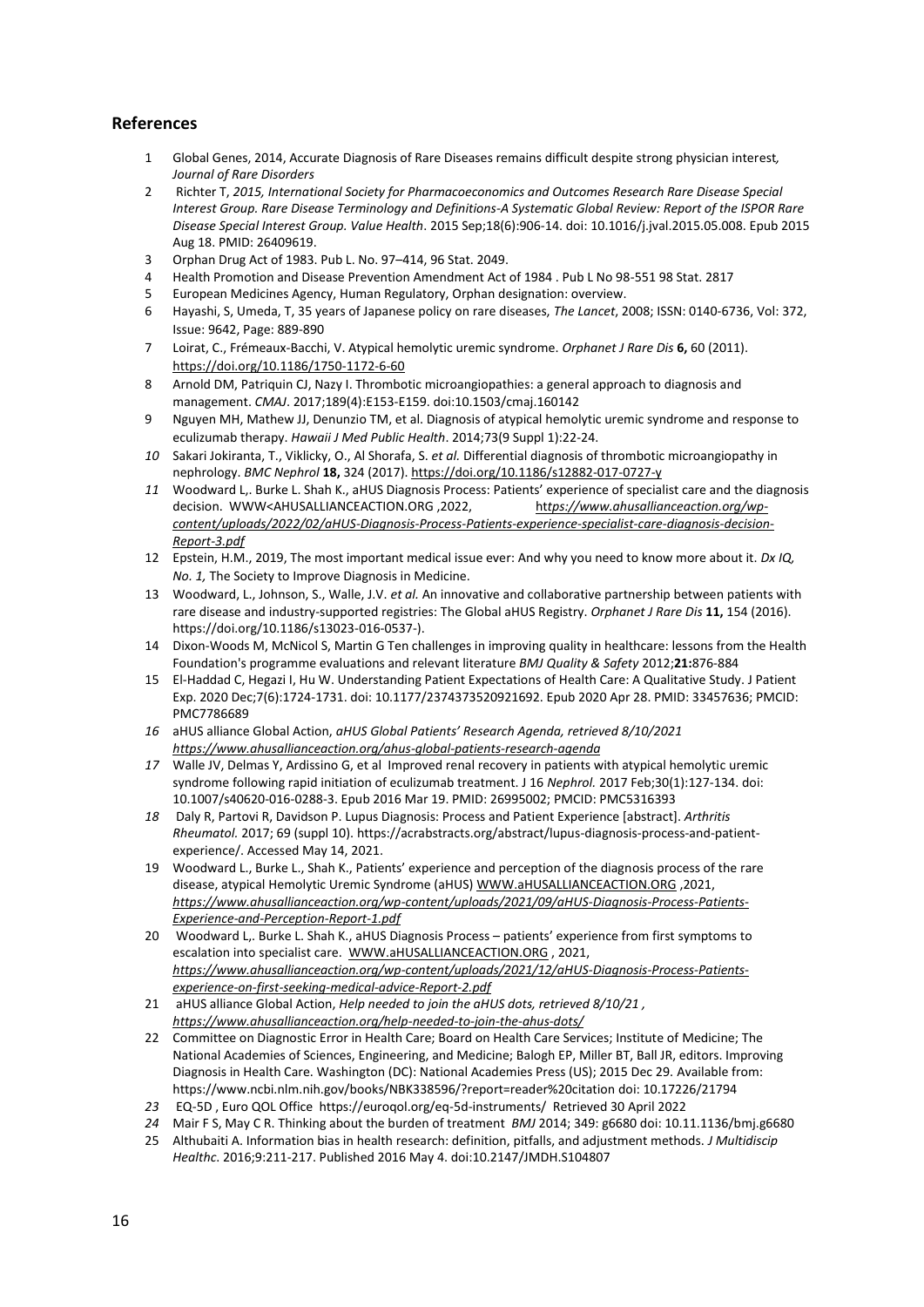- 26 Hess LM, Method MW, Stehman FB Patient Recall of Health Care Events and Time to Diagnose a Suspected Ovarian Cancer*,* Clinical Ovarian and Other Gynaecologic Cancer, 2012 Volume 5, Issue 1, pages 17-23,.
- *27* Carver C.S, Scheier M.F. Dispositional optimism, *Trends Cogn Sci* 2014 Volume 18 Issue 6 Pages 293-299, https//doi:10.1016/j.tics.2014.02.00
- *28* Kaplan BS, Ruebner RL, Spinale JM, Copelovitch L. Current treatment of atypical hemolytic uremic syndrome. *Intractable Rare Dis Res*. 2014;3(2):34-45. doi:10.5582/irdr.2014.01001
- *29* De Yao,J., Kaplan, R,, Magro, C. (2015) An Atypical Case of Atypical Hemolytic Uremic Syndrome: Predominant Gastrointestinal Involvement , Intact Renal Function and C5b-9 Deposition in Colon and Skin. *Journal of Hematology* , 4(3) ,193-195
- *30* Tandukar, S., & Palevsky, P. M. (2019). Continuous Renal Replacement Therapy: Who, When, Why, and How. *Chest*, *155*(3), 626–638. https://doi.org/10.1016/j.chest.2018.09.004
- *31 Ar*iceta, G. Optimal duration of treatment with eculizumab in atypical hemolytic uremic syndrome (aHUS)—a question to be addressed in a scientific way. *Pediatr Nephrol* **34,** 943–949 (2019). <https://doi.org/10.1007/s00467-019-4192-7>
- *32* Cavero T, Arjona E, Soto K, et al, Spanish Group for the Study of Glomerular Diseases (GLOSEN). Severe and malignant hypertension are common in primary atypical hemolytic uremic syndrome*. Kidney Int*. 2019 Oct;96(4):995-1004. doi: 10.1016/j.kint.2019.05.014. Epub 2019 May 31. PMID: 31420192.
- *33* Wojciechowski D. and Wiseman A,. Long term Immunosuppression Management , CJASN, Aug 2021, 16 (8) 1264-1271; DOI : 10.2215/CJN.15040920
- *34* Menne, J., Delmas, Y., Fakhouri, F. *et al.* Outcomes in patients with atypical hemolytic uremic syndrome treated with eculizumab in a long-term observational study. *BMC Nephrol* **20,** 125 (2019). https://doi.org/10.1186/s12882-019-1314-1
- 35 Siedlecki AM, Isbel N, Vande Walle J, James Eggleston J, Cohen DJ, Global aHUS Registry. Eculizumab Use for Kidney Transplantation in Patients With a Diagnosis of Atypical Hemolytic Uremic Syndrome. Kidney Int Rep. 2018 Dec 3;4(3):434-446. doi: 10.1016/j.ekir.2018.11.010. PMID: 30899871; PMCID: PMC6409407.
- 36 [https://www.prnewswire.com/news-releases/fda-approves-soliris-for-rare-pediatric-blood-disorder-](https://www.prnewswire.com/news-releases/fda-approves-soliris-for-rare-pediatric-blood-disorder-130421238.html)[130421238.html](https://www.prnewswire.com/news-releases/fda-approves-soliris-for-rare-pediatric-blood-disorder-130421238.html) Retrieved 20 May 2022
- 37 Ariceta G., Fakhouri F., Sartz L,, et al Eculizumab discontinuation in atypical haemolytic uraemic syndrome: TMA recurrence risk and renal outcomes, *Clinical Kidney Journal*, Volume 14, Issue 9, September 2021, Pages 2075–2084, <https://doi.org/10.1093/ckj/sfab005>
- 38 Franchini M. Atypical hemolytic uremic syndrome: from diagnosis to treatment. Clin Chem Lab Med. 2015 Oct;53(11):1679-88. doi: 10.1515/cclm-2015-0024. PMID: 25803082.
- 39 Campistol JM., Arias M., Ariceta G., et al, An update for atypical haemolytic uraemic syndrome: diagnosis and treatment. A consensus document. *Nefrologia*. 2013 Jan 18;33(1):27-45. English, Spanish. doi: 10.3265/Nefrologia.pre2012.Nov.11781. PMID: 23364625.edsr
- 40 Zini G, De Cristofaro R. Diagnostic Testing for Differential Diagnosis in Thrombotic Microangiopathies. *Turk J Haematol*. 2019 Nov 18;36(4):222-229. doi: 10.4274/tjh.galenos.2019.2019.0165. Epub 2019 Jul 24. PMID: 31337190; PMCID: PMC6863018.
- 41 An international consensus approach to the management of atypical hemolytic uremic syndrome in children - Scientific Figure on ResearchGate. Available from: https://www.researchgate.net/figure/Diagnostic-algorithm-for-atypical-HUS-in-children-a-Bloodsampling-imperatively-before fig1 281838127 [accessed 14 Feb 2022]
- *42* Fakhouri F, Scully M, Management of thrombotic microangiopathy in pregnancy and postpartum: report from an international working group, *Blood Vol 136, Number 19 , 2020*
- *43* Masias C, Cataland S. R., The role of ADAMTS13 testing in the diagnosis and management of thrombotic microangiopathies and thrombosis. *Blood* 2018; 132 (9): 903–910. doi: <https://doi.org/10.1182/blood-2018-02-791533>
- *44* Noris M, Remuzzi G. Hemolytic uremic syndrome. J Am Soc Nephrol. 2005 Apr;16(4):1035-50. doi: 10.1681/ASN.2004100861. Epub 2005 Feb 23. PMID: 15728781.
- *45* Kim CH, Simmons SC, Williams LA III, Staley EM, Zheng XL, Pham HP. ADAMTS13 test and/or PLASMIC clinical score in management of acquired thrombotic thrombocytopenic purpura: a cost-effective analysis. *Transfusion*. 2017;57(11):2609-2618. doi:10.1111/trf.14230
- 46 Scully M, Hunt BJ, Benjamin S, Liesner R, Rose P, Peyvandi F, Cheung B, Machin SJ; British Committee for Standards in Haematology. Guidelines on the diagnosis and management of thrombotic thrombocytopenic purpura and other thrombotic microangiopathies. Br J Haematol. 2012 Aug;158(3):323-35. doi: 10.1111/j.1365-2141.2012.09167.x. Epub 2012 May 25. PMID: 22624596
- *47* Scully M, Goodship T. How I treat thrombotic thrombocytopenic purpura and atypical haemolytic uraemic syndrome. Br J Haematol. 2014 Mar;164(6):759-66. doi: 10.1111/bjh.12718. Epub 2014 Jan 6. PMID: 24387053; PMCID: PMC4163720.
- *48* Campistol JM, Arias M, Ariceta G, Blasco M, Espinosa L, Espinosa M, Grinyó JM, Macía M, Mendizábal S, Praga M, Román E, Torra R, Valdés F, Vilalta R, Rodríguez de Córdoba S. An update for atypical haemolytic uraemic